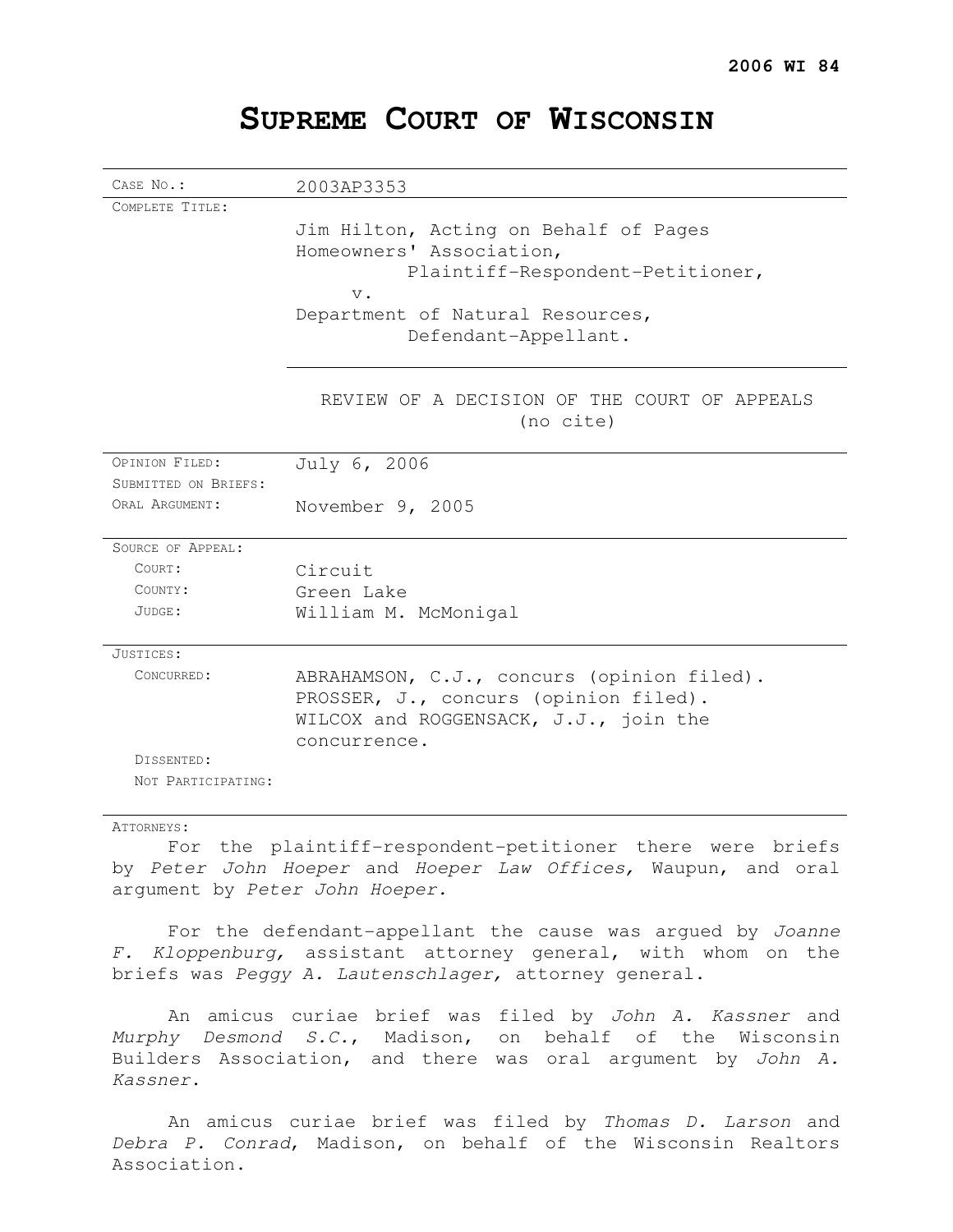An amicus curiae brief was filed by William P. O'Connor, Mary Beth Peranteau, and Wheeler, Van Sickle & Anderson, S.C., Madison, on behalf of the Wisconsin Association of Lakes.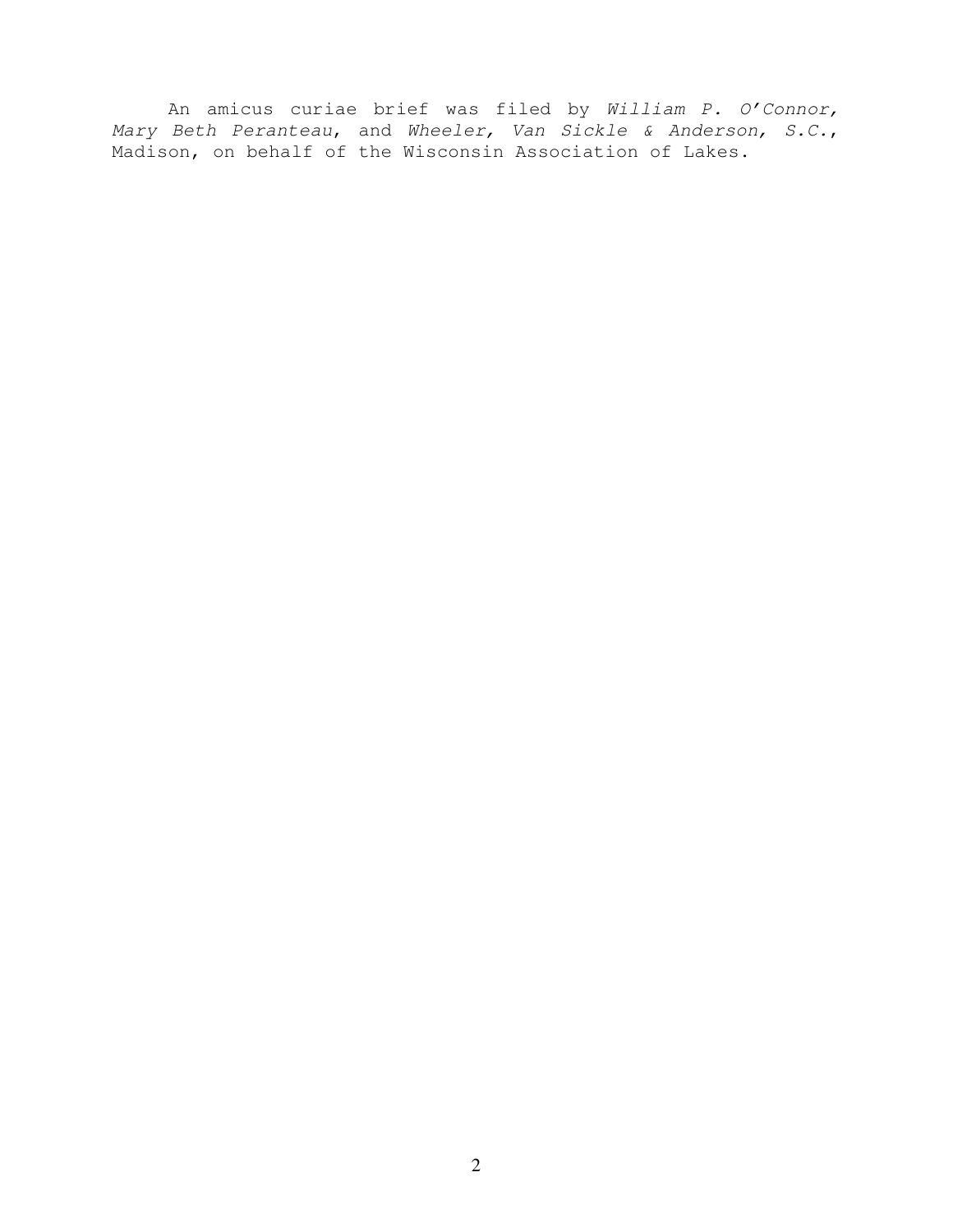## **2006 WI 84**

NOTICE

**This opinion is subject to further editing and modification. The final version will appear in the bound volume of the official reports.** 

No. 2003AP3353 (L.C. No. 2002CV148)

STATE OF WISCONSIN : IN SUPREME COURT

**Jim Hilton, Acting on Behalf of Pages Homeowners' Association,** 

 **Plaintiff-Respondent-Petitioner,** 

#### **v.**

**Department of Natural Resources,** 

 **Defendant-Appellant.** 

## **FILED**

# **JUL 6, 2006**

Cornelia G. Clark Clerk of Supreme Court

REVIEW of a decision of the Court of Appeals. Affirmed.

¶1 N. PATRICK CROOKS, J. Jim Hilton, acting on behalf of the Pages Homeowners' Association (Association) appeals an unpublished decision of the court of appeals, reversing the decision of the circuit court which had modified the order of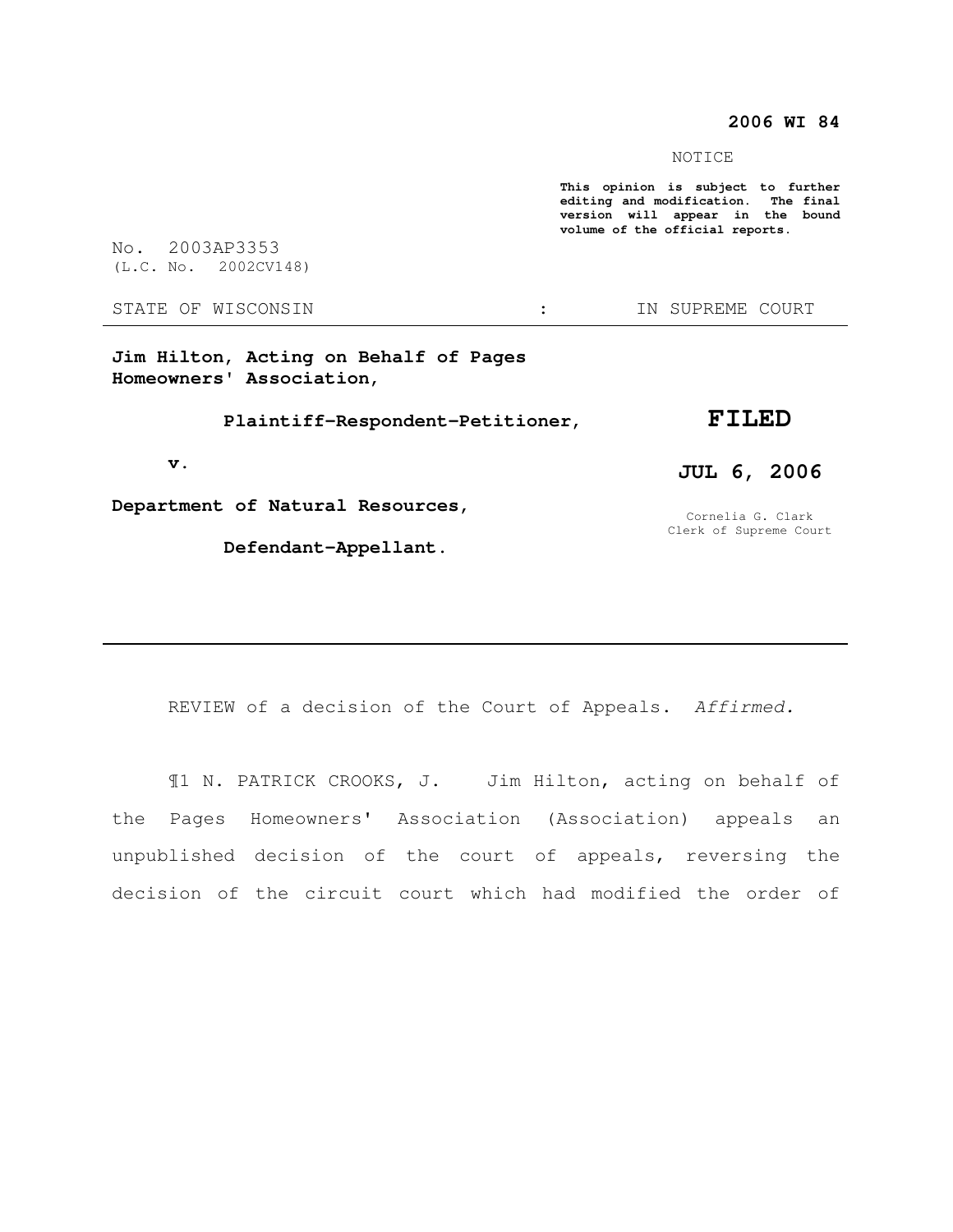the Administrative Law Judge  $(ALJ)^1$  requiring that the Association reduce the number of boat slips on its pier. There are three principal issues on appeal: What standard of review must a court apply to an ALJ decision that has been expressly adopted by the Department of Natural Resources (DNR) on a matter in that agency's particular area of expertise? Whether the decision of the DNR, adopting that of the ALJ, that a 226-foot, 11-slip pier is the most that "reasonable use" allows, is reasonable, consistent with applicable law, and supported by substantial evidence in the record? Finally, if the DNR decision<sup>2</sup> that the Association must reduce the number of slips from its current 22 to 11 is valid, whether the enforcement of that determination would constitute a taking of private property for public use under the state<sup>3</sup> and federal<sup>4</sup> constitutions, and therefore require the state to pay just compensation?

 $2$  As we determine infra,  $14$ , the DNR expressly adopted the decision of the ALJ, and the DHA, thereby making it the decision of the DNR. We will, therefore, refer to the ALJ's findings of fact, conclusions of law, and order as those of the DNR.

 $3$  Wis. Const. art. I, § 13.  $4$  U.S. Const. amends. V and XIV, § 1.

 $\overline{a}$ 

 $1$  The Administrative Law Judge (ALJ) was acting in his capacity as a hearing officer or examiner for the State of Wisconsin Division of Hearings and Appeals (DHA). The DHA and the Department of Natural Resources (DNR) have authority under Wis. Stat.  $\S$ \$ 30.03(4)(a)(2001-02) and 227.43(1)(b)(2001-02), as noted in the findings of fact, to order removal of structures which violate Wis. Stat. ch. 30 (2001-02). We are satisfied that the statutes permit an abatement action as was done here.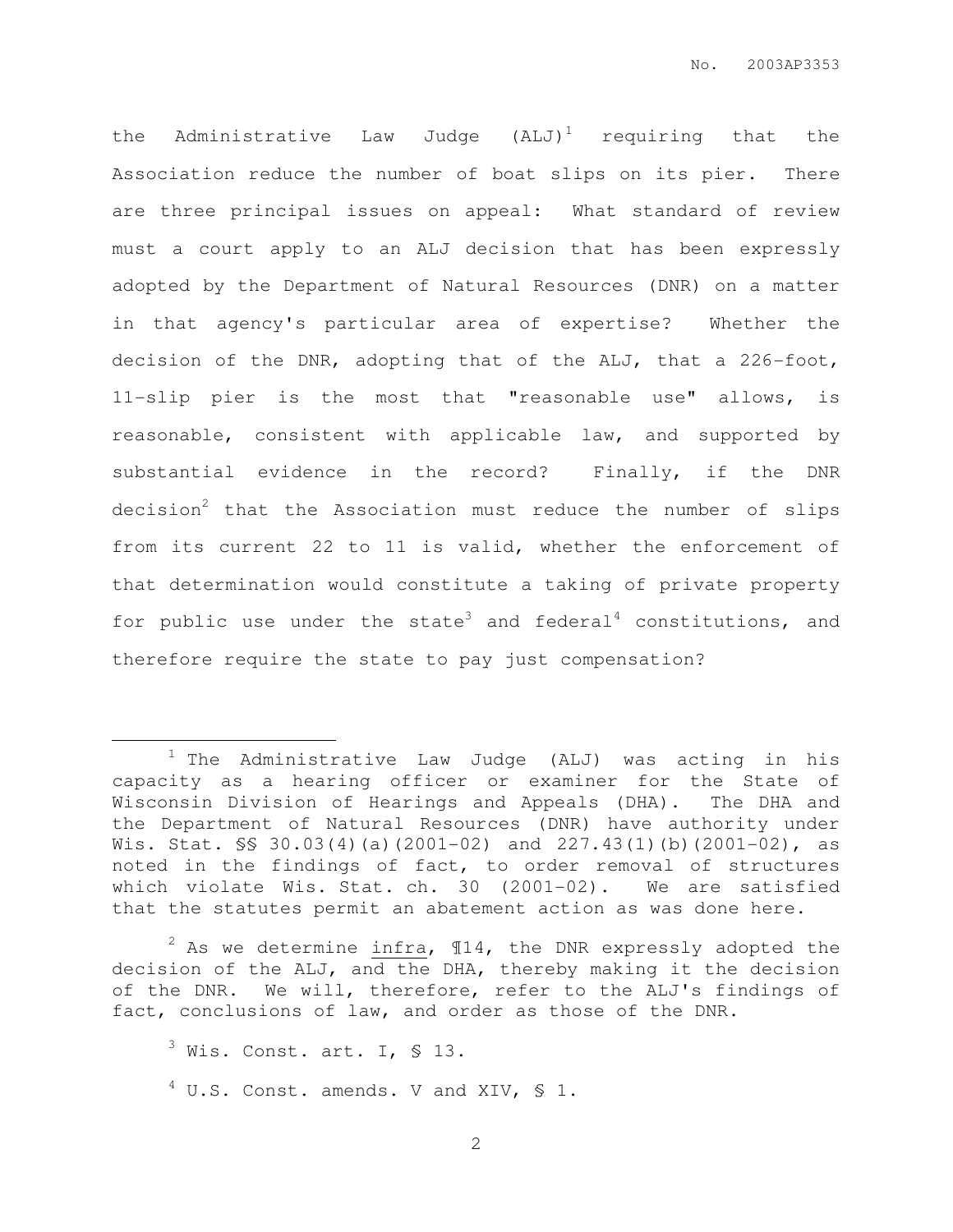¶2 We affirm the decision of the court of appeals. We hold that because the DNR did not appeal the decision of the ALJ, and adopted by rule the decision as its own, the decision is entitled to great weight deference, because it is a decision within the DNR's area of expertise and satisfies the other necessary criteria. Furthermore, the decision of the DNR was reasonable, consistent with applicable law, and supported by substantial evidence in the record. The decision of the DNR was neither arbitrary nor capricious. Finally, because the issue of whether the reduction in the number of boat slips allowed on the Association pier is an unconstitutional taking is not properly before this court, we decline to address it.

I

¶3 The relevant facts are not in dispute. Nelson Page (Page) owned a 77-foot wide riparian lot on Green Lake, as well as nearby nonriparian land. In 1958 and again in 1961, Page subdivided, platted, and recorded the nonriparian land, developed a subdivision, and sold the lots. At the same time, Page also conveyed various undivided 1/38 interests in the riparian lot and a common pier to those buyers who purchased and built on the nonriparian land. The Association, an unincorporated entity, was established in 1966. Association membership consists of those persons who each own the 1/38 interest in the riparian lot.

¶4 Since 1966, the Association has placed an unpermitted pier, with various numbers of boat slips, extending from the riparian lot into Green Lake. In 1966, the pier had six boat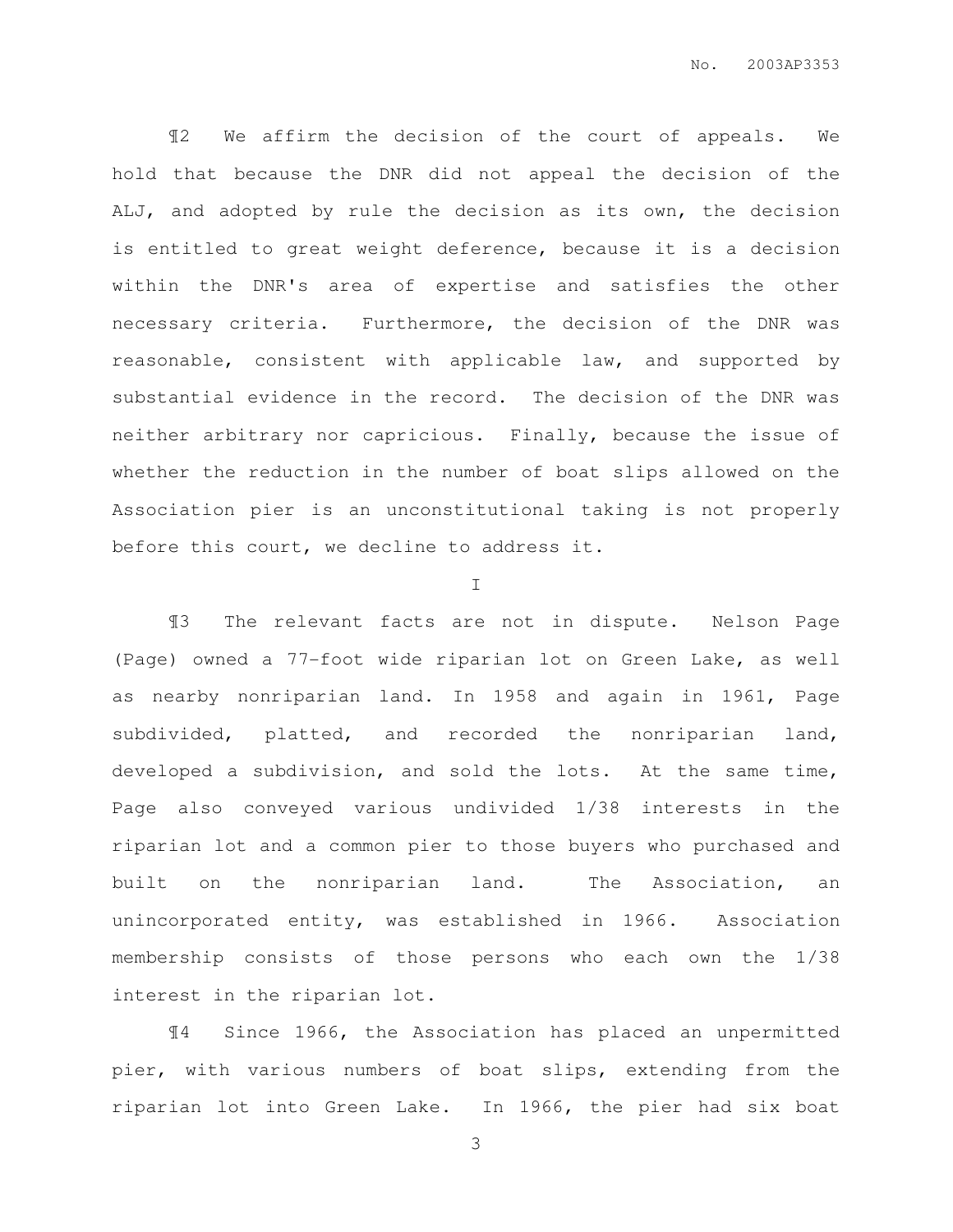slips. In 1974-76, the number of slips increased to 11. In 1990, the number of slips had increased to 20. The slips decreased to 16 in 1994-95 then rose to 21 by 2000. Currently, the pier is 249 feet long, 3 feet wide, and contains 22 boat slips. In 1993, when Green Lake County adopted an antipyramiding ordinance there were  $17$  slips on the pier.<sup>5</sup>

¶5 The Association first contacted the DNR regarding its pier in 1993, at which point Association representatives were told that although the pier's size and density were both excessive under DNR "reasonable use" guidance, the DNR would not commence an enforcement action unless a complaint was received.

¶6 In 1997, the DNR received a complaint about possible riparian zone conflicts involving the Association's pier. When the conservation warden inspected the site, an Association

 $\overline{a}$ 

<sup>5</sup> Pyramiding is the use of riparian lots to provide lake access for back lot nonriparian owners. Green Lake County Zoning Ordinance #146-76, sec. 4.8 RC Recreation District (C)(19)(2003) provides, in relevant portion:

The related back-lot development shall be contiguous to the access site/lot, and all lands within the back lot development shall be contiguous to each other. As used in this section, the term 'contiguous' shall mean: In actual contact with or touching, a sharing of a common boundary. For example, but not in limitation of the foregoing, a back lot development that is separated from an access site/lot by a road (whether public or private) is not contiguous to the access site/lot, and would not satisfy the requirements of this section.

Ordinance #146-76, sec. 4.8 RC Recreation District (c)(19) (2003)(emphasis in original).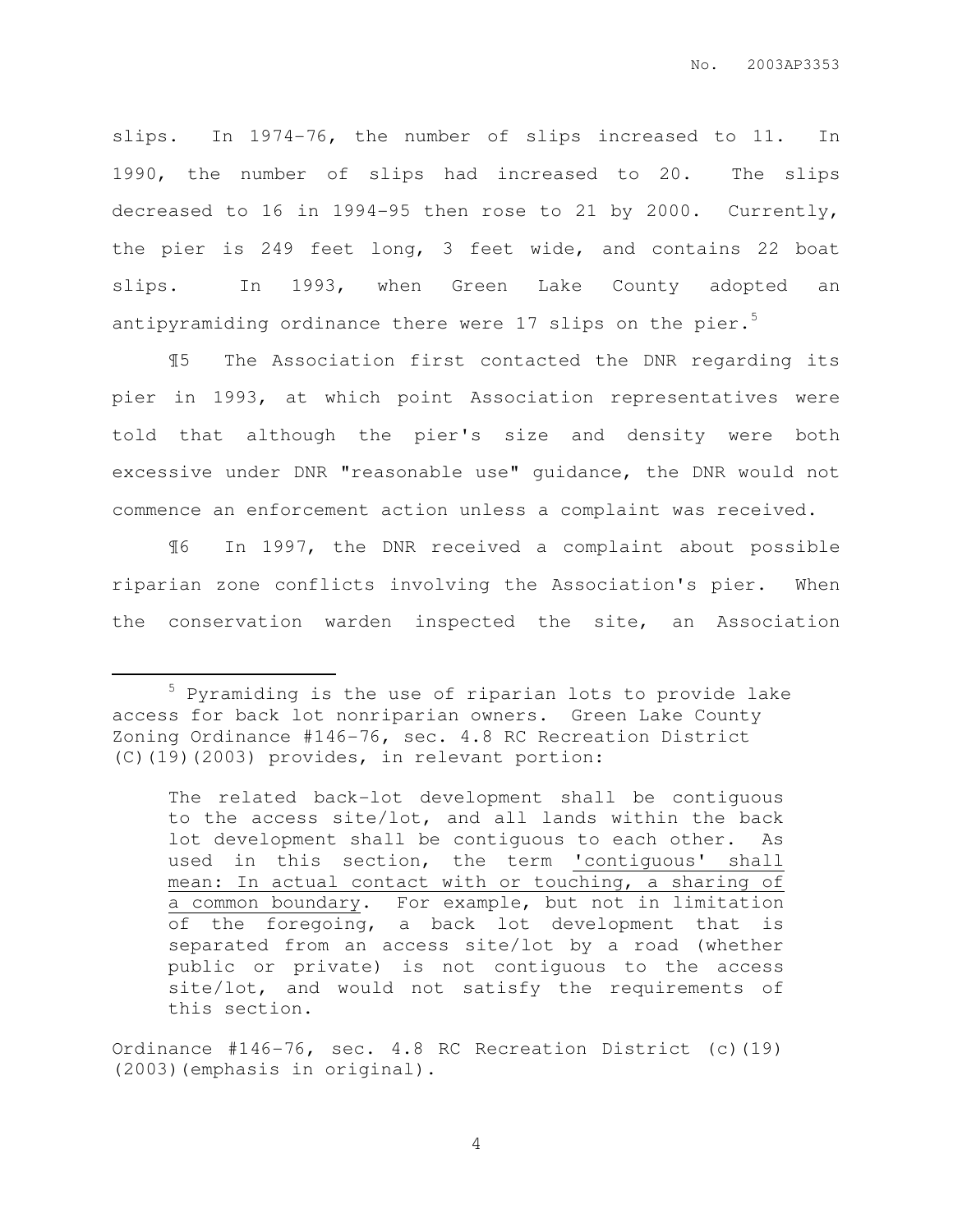member informed him that the Association was interested in increasing the number of slips on the pier above the existing 22.<sup>6</sup> The warden explained that the Association would need a permit to do so, and that the DNR would consider reasonable use, cumulative impact, and other public interest factors in deciding whether to issue a permit.

¶7 In 1998, the Association asked the DNR if it needed a permit to replace its existing pier with two piers containing 14 slips each. In response to that proposal, and repeatedly over the next four years, DNR staff advised the Association of the DNR's position: that the existing pier and any proposed expansion exceeded Wis. Stat. § 30.13 (1997-98) standards to maintain a pier without a permit; that the Association must apply for a permit if it wished to maintain the current pier or any pier exceeding the § 30.13 (1997-98) standards; if the Association did not reduce the pier to meet the standards, or submit a permit application, the DNR would seek an abatement hearing under \$ 30.03 (1997-98).<sup>7</sup>

 $\overline{a}$ 

<sup>6</sup> Green Lake County Conservation Warden Cletus Alsteen (Warden Alsteen) testified before the ALJ that although an Association representative had claimed, in a telephone conversation, that the Association pier had 22 slips in 1997, upon inspection of the pier, Warden Alsteen only found 18 slips.

 $7$  We note that the DNR recently adopted new rules regarding the regulation of piers. Included in these rules is a provision to "grandfather" in existing piers too big to qualify for an exemption, up to a certain size. It is unclear whether the Association pier would be within the category of piers eligible for "grandfathering." We also note that there is an effort by several legislators to set standards on piers, different from those of the DNR.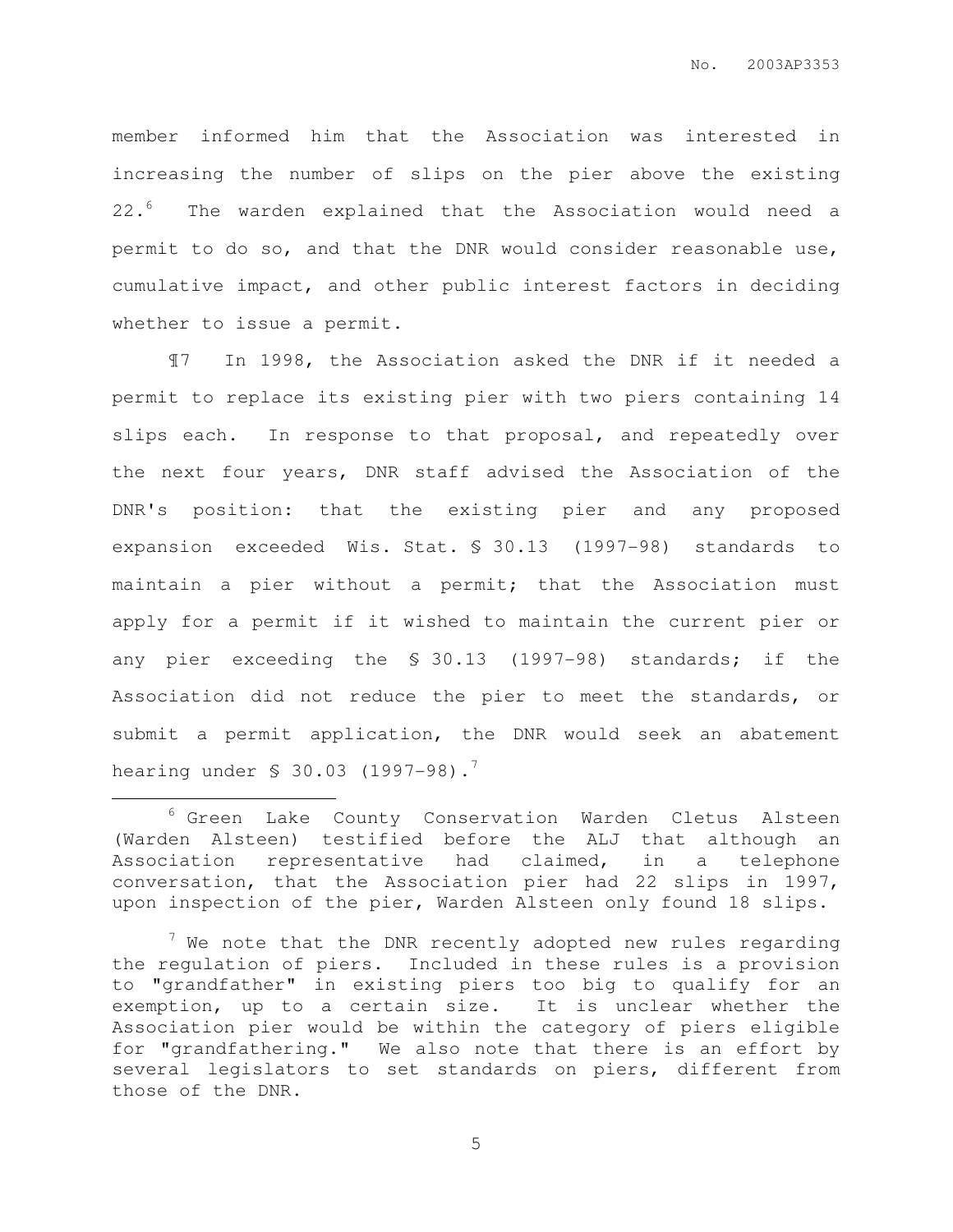¶8 In 1998 and in 2000, the DNR received further complaints about the pier. By June 2001, having still not received a pier permit application, pursuant to its enforcement powers under Wis. Stat.  $\frac{1}{5}$  30.03 (2001-02),<sup>8</sup> the DNR requested an abatement hearing. Going into the abatement hearing, it was the DNR's recommendation that six slips represented the "reasonable use" that the Association pier could legally maintain without a permit.

¶9 In May 2002, all Association members but one submitted an application for a pier permit. The abstaining member opposed the application. Because the Association is an unincorporated entity, it does not have the authority to act on behalf of its members unless the members are unanimous. The DNR's policy is that it does not have a complete application for which it can grant a permit unless all owners apply.

¶10 The abatement hearing began on August 27, 2002, and testimony ensued for three days. Administrative Law Judge Jeffrey D. Boldt issued his decision in the abatement action on November 22, 2002, and determined that the existing pier violated public rights in exceeding the "reasonable use" threshold, negatively impacted the aquatic habitat, and created a safety hazard. After considering both the rights of riparians and the rights of the public, ALJ Boldt determined that the Association should be limited to a 226-foot pier with no more

 $\overline{a}$ 

<sup>&</sup>lt;sup>8</sup> All subsequent references to the Wisconsin Statutes are to the 2001-02 version unless otherwise indicated.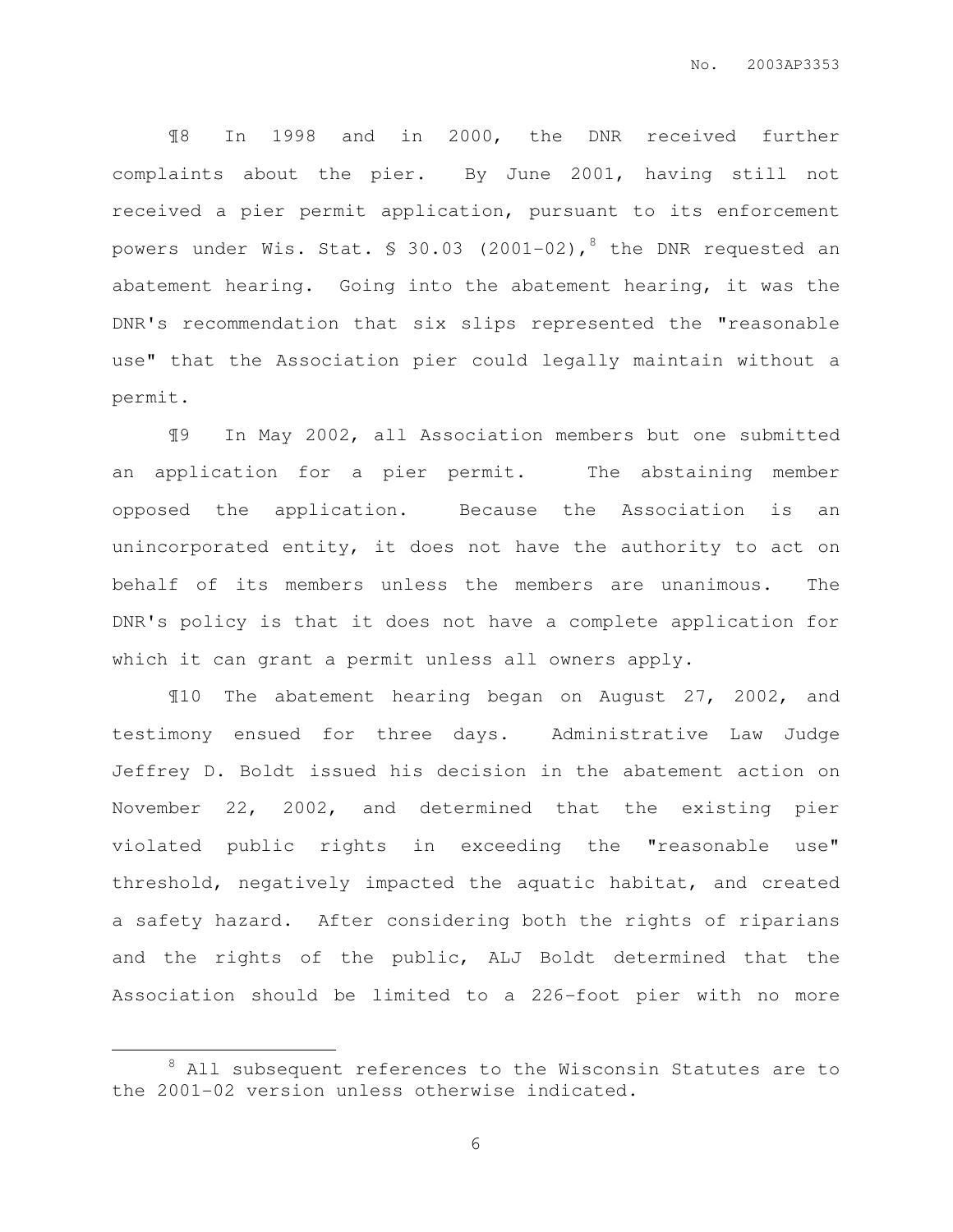than 11 slips. Eleven slips also happened to be the number he had concluded represented the "historic use" of the pier.

¶11 On December 17, 2002, the Association petitioned for judicial review in the circuit court of the DNR decision. The circuit court found that the DNR's determination of the historic use of the pier at 11 slips was arbitrary, without rational basis, and without sufficient basis in the record. The circuit court determined that a better historic use date was 1993, when the antipyramiding ordinance went into effect. At that time there were 17 slips on the pier. Therefore, the circuit court set the number of allowable slips at 17. The DNR appealed.

¶12 The court of appeals reversed the circuit court. In an order dated August 18, 2004, the court of appeals determined that the circuit court had applied an improper standard of review and substituted its judgment for the decision adopted by the DNR. The court of appeals, therefore, reinstated that determination. The Association appealed, and this court granted its petition for review.

#### II

¶13 The parties disagree as to the appropriate standard of review a court should apply to an ALJ determination that has been expressly adopted by the DNR. The Association suggests that the determinations of the ALJ should be reviewed de novo, because the DNR failed to employ its expertise in evaluating the ALJ decision. The DNR maintains that the decision is entitled to great weight deference. We agree with the DNR.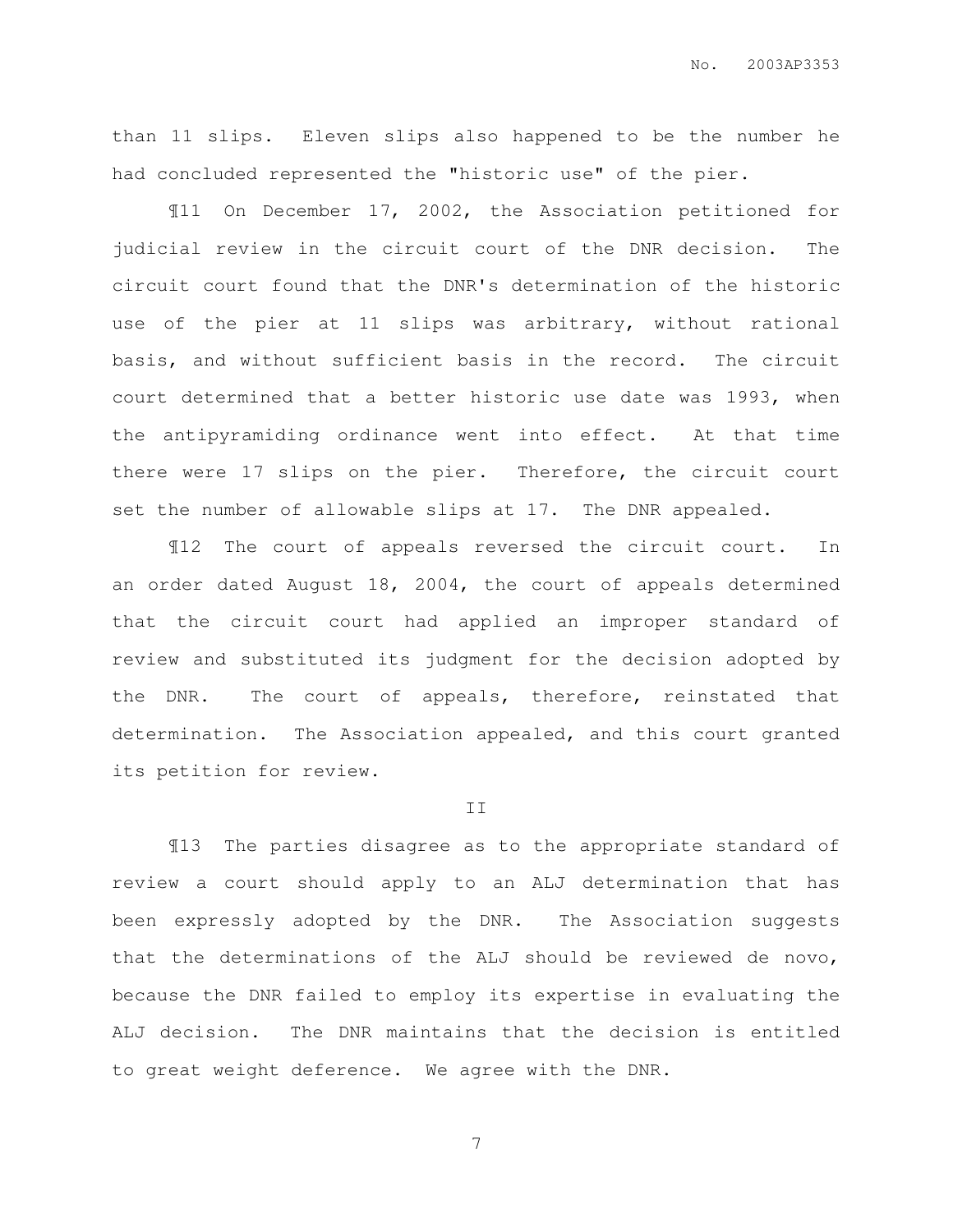¶14 In this case, we review the ALJ's determination as a decision of the DNR. See Borsellino v. DNR, 2000 WI App 27, ¶5, 232 Wis. 2d 430, 606 N.W.2d 255 (citing Sea View Estates Beach Club, Inc. v. DNR, 223 Wis. 2d 138, 146-47, 588 N.W.2d 667 (Ct. App. 1998)). We do so because "the DNR did not petition for judicial review of the ALJ's decision, and adopted the decision as its own pursuant to  $\frac{1}{2}$  227.46(3)(a) Stats.,  $\frac{1}{2}$  and Wis. Adm. Code § NR 2.155(1)." Borsellino, 232 Wis. 2d 430, ¶5 (footnote omitted). Wisconsin Admin. Code § NR 2.155(1) provides, in pertinent part, "The administrative law judge shall prepare findings of fact, conclusions of law and decision subsequent to each contested case heard. Unless the department petitions for judicial review as provided in s. 227.46(8), Stats., the decision shall be the final decision of the department. . . ." Wis. Admin. Code § NR 2.155(1) (Sept., 1986). In this case the DNR chose not to appeal the ALJ's decision, "thereby making the ALJ decision its own under its own rule." Sea View, 223 Wis. 2d at 147. Therefore, because the DNR has expressly adopted the ALJ decision, the ALJ decision should be afforded the same deference afforded the agency. Id. at 146-47.

¶15 When an appeal is taken from a circuit court order reviewing an agency decision, we review the decision of the

 $\overline{a}$ 

<sup>9</sup> Wisconsin Stat. § 227.46(3) provides, in pertinent part: "With respect to contested cases except a hearing or review assigned to a hearing examiner under s.  $227.43(1)(bg)$ , an agency may by rule or in a particular case may by order: (a) Direct that the hearing examiner's decision be the final decision of the agency.  $\ldots$  . . Wis. Stat.  $\S$  227.46(3). The ALJ was the "hearing examiner" in the present case.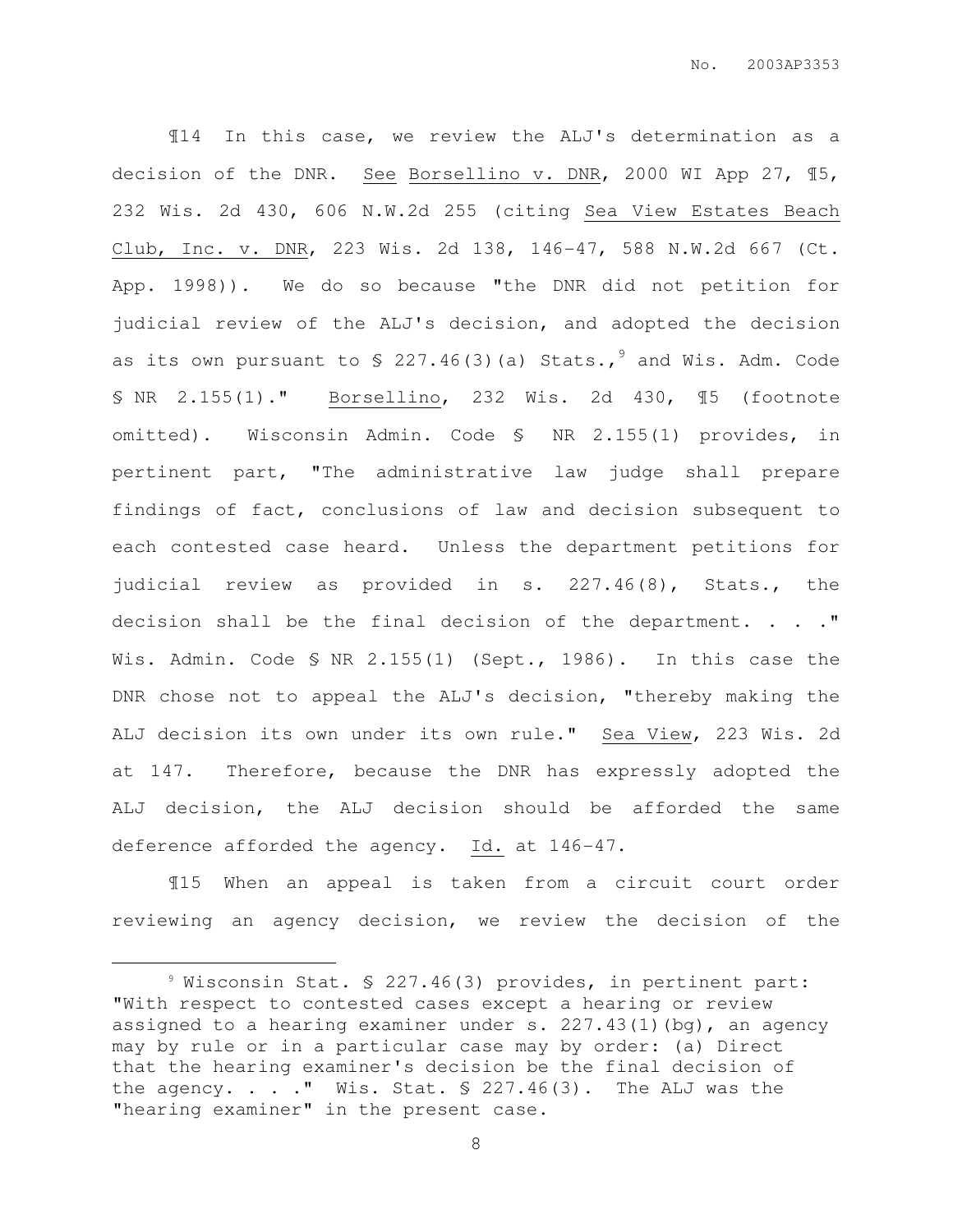agency, not the circuit court. Clean Wisconsin v. Pub. Serv. Comm'n, 2005 WI 93, ¶36, 282 Wis. 2d 250, 700 N.W.2d 768. The DNR's decision consisted of both findings of fact and conclusions of law. "We apply different standards of review to agency conclusions of law and agency findings of fact." Borsellino, 232 Wis. 2d 430, ¶6 (citation omitted). Great weight deference is applied to an agency's legal conclusions when:

"(1) the agency was charged by the legislature with the duty of administering the statute; (2)[ ] the interpretation of the statute is one of long-standing; (3)[ ] the agency employed its expertise or specialized knowledge in forming the interpretation; and (4)[ ] the agency's interpretation will provide uniformity and consistency in the application of the statute."

Clean Wisconsin, 282 Wis. 2d 250, ¶39 (citations omitted). Further "the correct test is whether the agency 'has experience in interpreting [the] particular statutory scheme' at issue." Id., ¶40.

¶16 In reviewing agency findings of fact, we apply the "'substantial evidence' standard." Borsellino, 232 Wis. 2d 430, ¶7 (citation omitted). Wisconsin Stat. § 227.57(6) requires the court to set aside or remand an agency action "if the agency's decision depends on any findings of fact not supported by substantial evidence in the record." Borsellino, 232 Wis. 2d 430, ¶7. "Substantial evidence does not mean a preponderance of the evidence." Madison Gas & Elec. Co. v. Pub. Serv. Comm'n, 109 Wis. 2d 127, 133, 325 N.W.2d 339 (1982). Instead, the test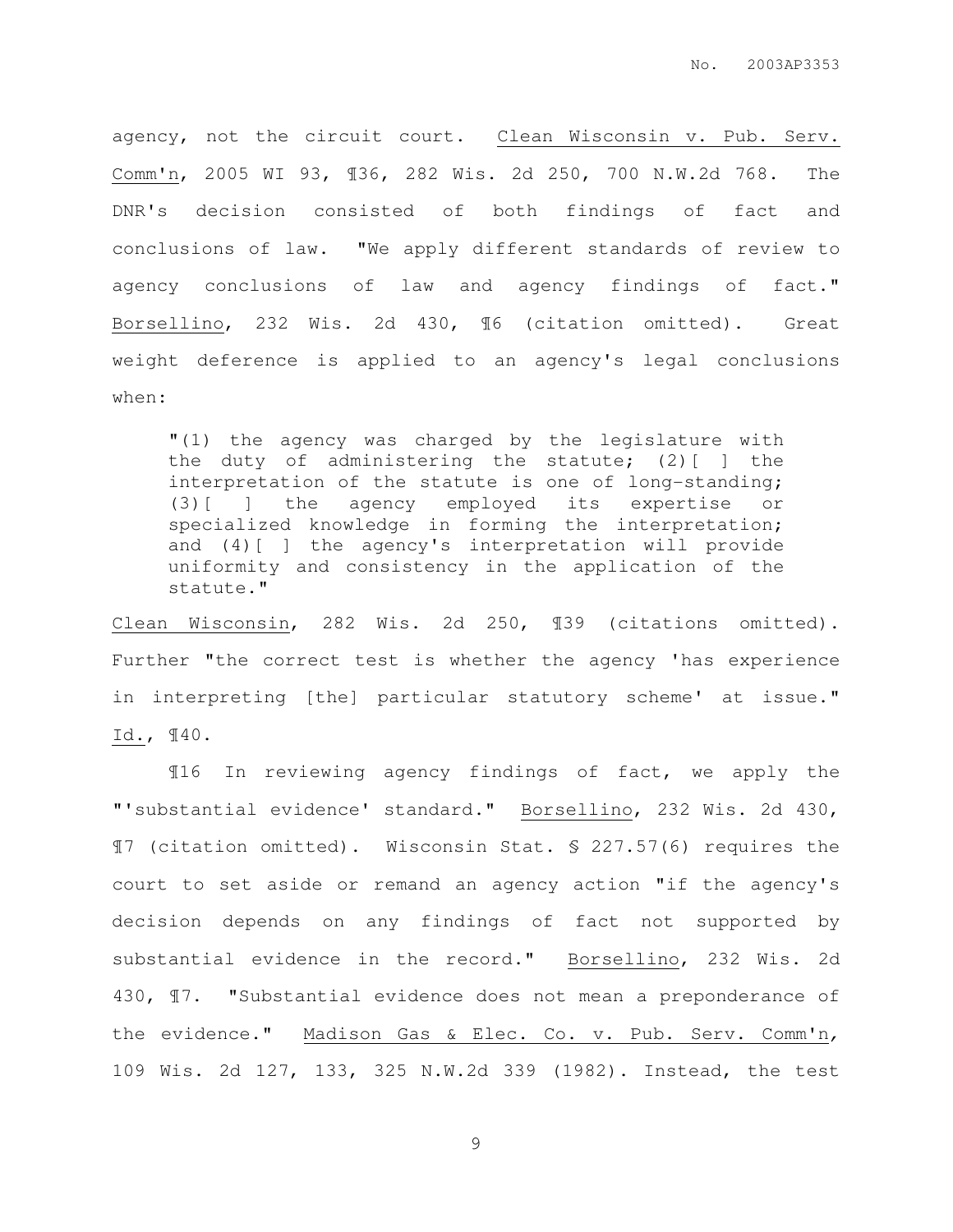is whether, after considering all the evidence of record, reasonable minds could arrive at the same conclusion. Id.

¶17 Because we conclude this is a decision of the DNR, and that the requirements set forth in Sea View and Roehl Transportation v. Div. of Hearings & Appeals, 213 Wis. 2d 452, 458, 570 N.W.2d 864 (Ct. App. 1997) are met, the DNR's legal conclusions should be granted great weight deference, and the factual findings should be evaluated using the substantial evidence test. Under great weight deference, we will sustain an agency's interpretation, if reasonable, even if an equally reasonable or more reasonable interpretation is offered. Therefore, we will affirm the decision of the DNR if it conforms to applicable law and is supported by substantial evidence from which reasonable minds could arrive at the same conclusion. See Hixon v. Pub. Serv. Comm'n, 32 Wis. 2d 608, 615-16, 146 N.W.2d 577 (1966).

#### III

¶18 Our first inquiry is to examine applicable law to determine whether the conclusions of the DNR are consistent with the law governing piers. When considering actions that affect navigable waters in the state, one must start with the public trust doctrine, rooted in Article IX, Section 1 of the Wisconsin Constitution.<sup>10</sup> Under the public trust doctrine, "the state of

 $\overline{a}$ 

 $10$  Article IX, Section 1 states in relevant part: "The state shall have concurrent jurisdiction on all rivers and lakes bordering on this state so far as such rivers or lakes shall form a common boundary to the state and any other state or territory now or hereafter to be formed, and bounded by the same. . . . " Wis. Const. art. IX, § 1.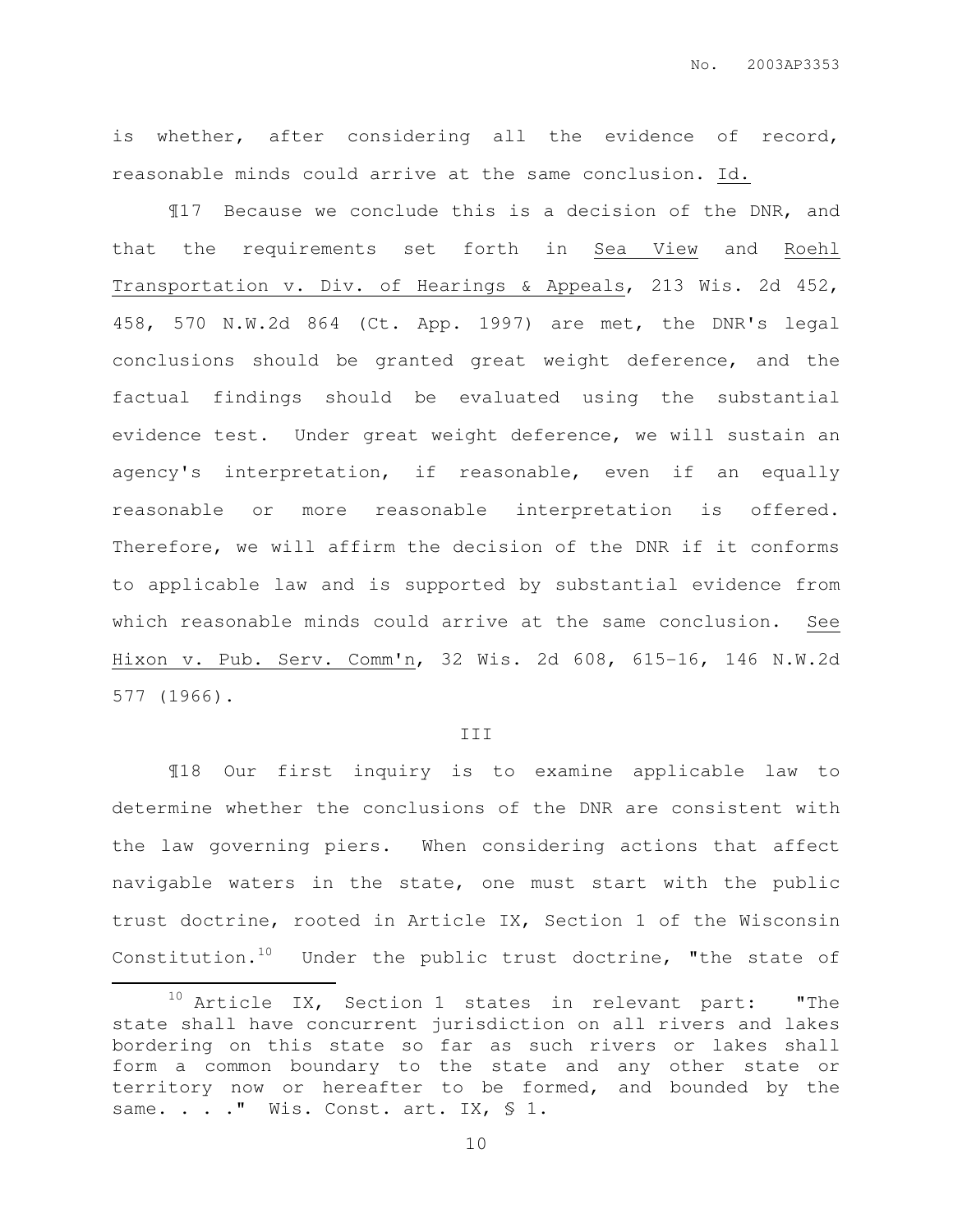Wisconsin holds the beds of navigable waters in trust for all its citizens. . . ." Hixon, 32 Wis. 2d at 618 (citing Muench v. Pub. Serv. Comm'n, 261 Wis. 492, 499, 53 N.W.2d 514 (1952)).

¶19 The legislature has the primary authority to administer the public trust for the protection of the public's rights, and to effectuate the purposes of the trust. See State v. Bleck, 114 Wis. 2d 454, 465, 338 N.W.2d 492 (1983). Even though the beds of navigable waters are held in trust, "the legislature may authorize limited encroachments upon the beds of such waters where the public interest will be served." Hixon, 32 Wis. 2d at 618 (citing State v. Pub. Serv. Comm'n, 275 Wis. 112, 117, 81 N.W.2d 71 (1957)). Furthermore, under the common law, riparian rights must be reasonably exercised. Borsellino, 232 Wis. 2d 430, ¶21 (citing Sterlingworth Condo. Ass'n v. DNR, 205 Wis. 2d 710, 731, 556 N.W.2d 791 (Ct. App. 1996)).

¶20 The legislature has delegated to the DNR the duty of enforcing the state's environmental laws. Sea View, 223 Wis. 2d at 149 (citing Barnes v. DNR, 178 Wis. 2d 290, 304, 506 N.W.2d 155 (1993)). Particularly relevant to this case, the legislature "has charged the DNR with regulating piers under §§ 30.12 and 30.13, and the DNR has technical expertise in regulating piers and waterways." Borsellino, 232 Wis. 2d 430, ¶6 (citation omitted).

¶21 There are three policy factors identified by the legislature that the DNR must balance in enforcing environmental laws related to navigable waters: "the desire to preserve the natural beauty of our navigable waters, to obtain the fullest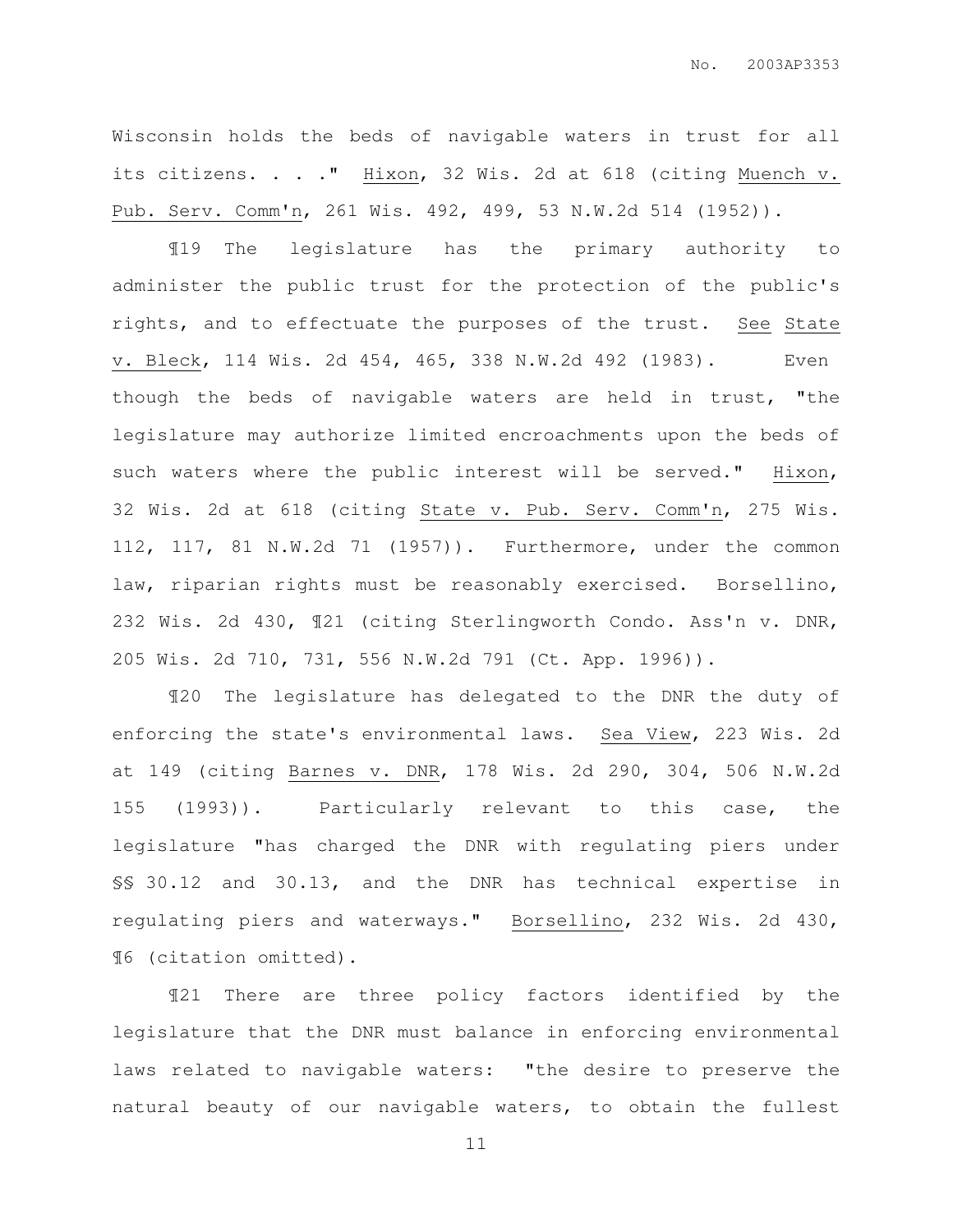public use of such waters, . . . and to provide for the convenience of riparian owners. $"$ <sup>11</sup> Hixon, 32 Wis. 2d at 620. The legislature has articulated this balancing requirement in Wis. Stat. §§ 30.12 and 30.13, disallowing any deposit or structure on the bed of navigable water that constitutes "'a material obstruction to navigation'" or is "'detrimental to the public interest.'" Id. (citation omitted). "The job of applying these two standards in each particular situation was delegated to the [DNR]." Id.

¶22 Under existing statutory guidelines, a riparian owner with a lot including 77 feet of shoreline would be entitled by statutory presumption to maintain a pier, without a permit:

no more than 6 feet wide, that extends no further than to a point where the water is 3 feet at its maximum depth, . . . and which has no more than 2 boat slips for the first 50 feet of riparian owner's shoreline footage and no more than one additional boat slip for each additional 50 feet of the riparian owner's shoreline.

Wis. Stat. § 30.12(1g)(f) (2003-04). However, the public trust analysis requires the DNR to go beyond the statutory presumption to determine what the "reasonable use" is in light of the relevant facts particular to each situation. In this case, the ALJ examined environmental impact, natural scenic beauty, historic use, safety, the statutory presumption, the absence of

 $\overline{a}$ 

 $11$  Hixon was a case involving the Public Service Commission (PSC). Hixon v. Pub. Serv. Comm'n, 32 Wis. 2d 608, 146 N.W.2d 577 (1966). The PSC previously had the duties to enforce environmental laws relating to navigable waters now assigned to the DNR.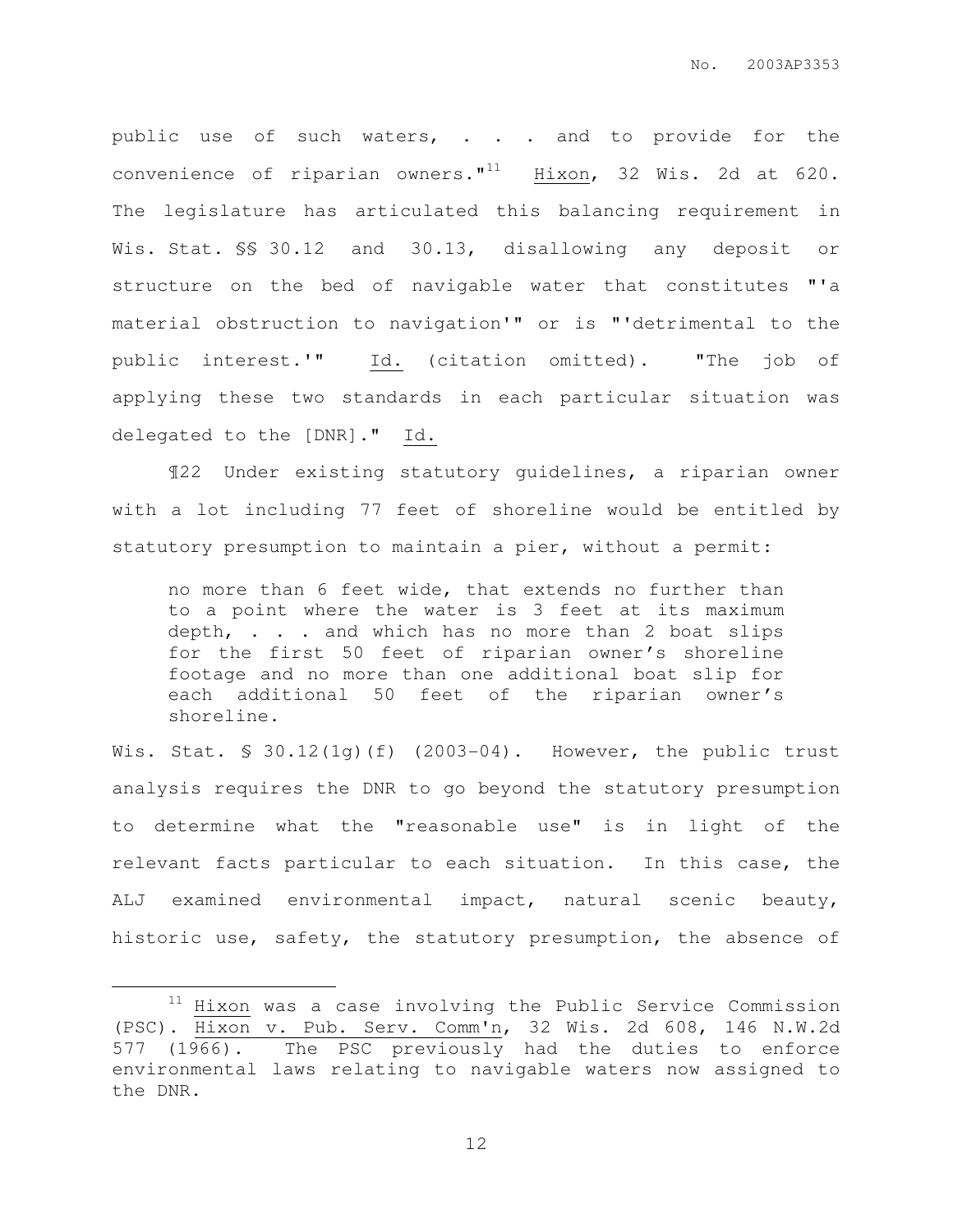a permit, and the DNR's delayed enforcement, among other factors, in determining "reasonable use." There is ample evidence in the record that the ALJ considered the relevant factors in this case and weighed them appropriately in light of the public trust doctrine. We conclude, therefore, that the decision of the DNR is consistent with applicable law.

#### IV

¶23 Because we have concluded that the DNR's decision to limit the number of permissible slips was consistent with applicable law, we next turn to the DNR's specific findings of fact and conclusions of law. We must determine whether the decision is reasonable and is supported by substantial evidence in the record.

¶24 There are four elements of the decision, in particular, that the Association challenges: that the pier directly and cumulatively adversely impacts the aquatic habitat, that the pier presents a safety hazard, that the determination of 11 slips as the "historical use" of the pier was reasonable, and that a 226-foot pier with 11 slips is the most that can reasonably be maintained, without a permit. There is a dispute as to which elements of the decision are findings of fact versus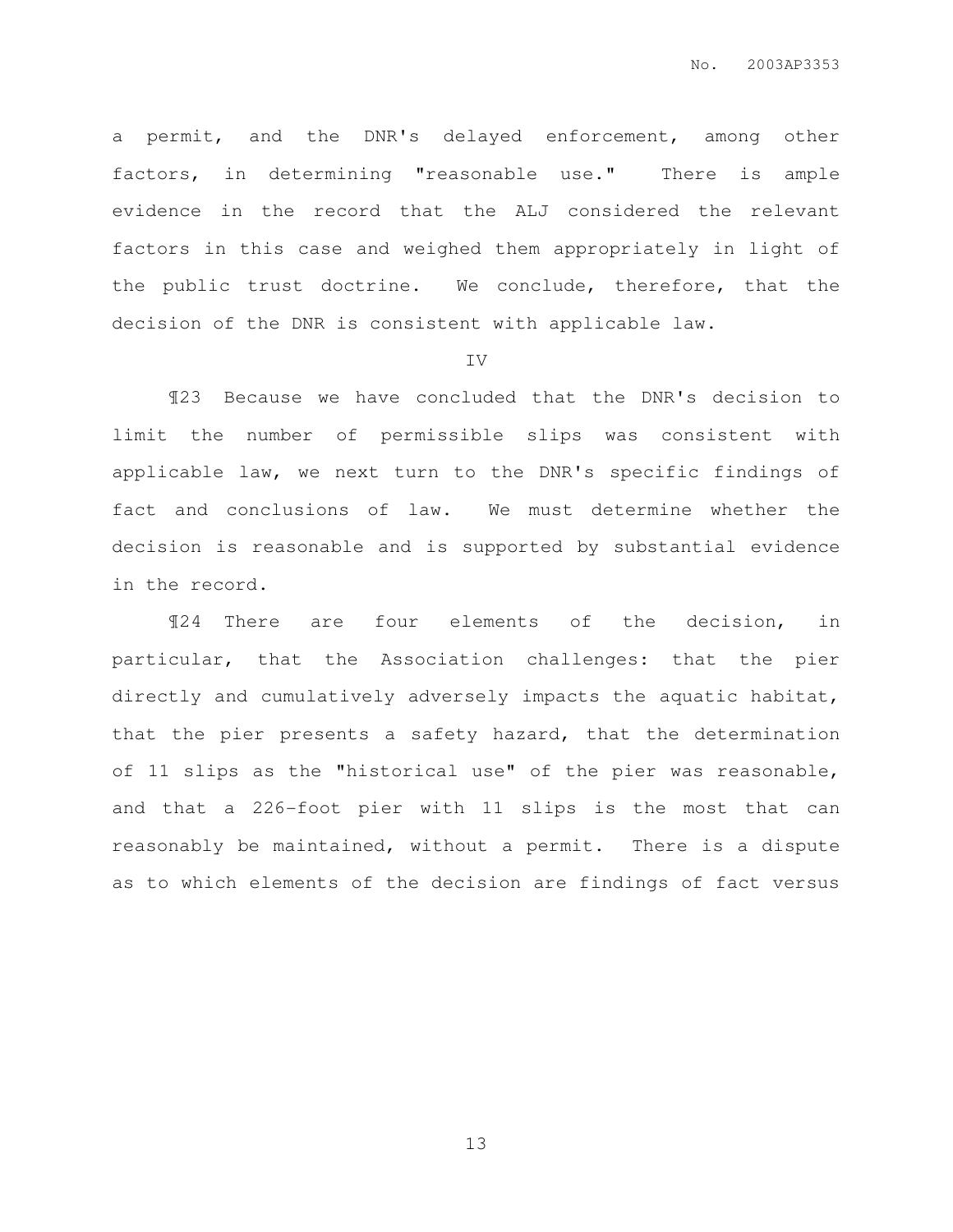conclusions of law. $12$  We are satisfied that the first two issues are findings of fact, and the last two are conclusions of law. We will first examine the findings of fact.

¶25 The "substantial evidence" rule affords significant deference to an agency's factual findings. "The agency's decision may be set aside by a reviewing court only when, upon an examination of the entire record, the evidence, including the inferences therefrom, is such that a reasonable person, acting reasonably, could not have reached the decision from the evidence and its inferences." Sterlingworth, 205 Wis. 2d at 727 (citing Hamilton v. DILHR, 94 Wis. 2d 611, 618, 288 N.W.2d 857 (1980)). Additionally, "the weight and credibility of the evidence are for the agency, not the reviewing court, to determine." Id. (citing Bucyrus-Erie Co. v. DILHR, 90 Wis. 2d 408, 418, 280 N.W.2d 142(1979)).

¶26 First, we will examine whether there is sufficient evidence in the record to support the DNR's finding that the Association pier, in its current form, has direct and cumulative adverse impacts to the wildlife and fish habitat in Green Lake. The area in which the Association pier is located is part of the

 $\overline{a}$ 

<sup>&</sup>lt;sup>12</sup> The DNR argues that all four elements are findings of fact that should be affirmed unless clearly erroneous. The ALJ, too, includes in his findings of fact section elements that seem to be conclusions of law. The last two determinations required the ALJ to adjudge reasonableness; therefore, we determine that those are conclusions of law. The determination of what is a finding of fact and what is a conclusion of law is often a confusing and difficult one.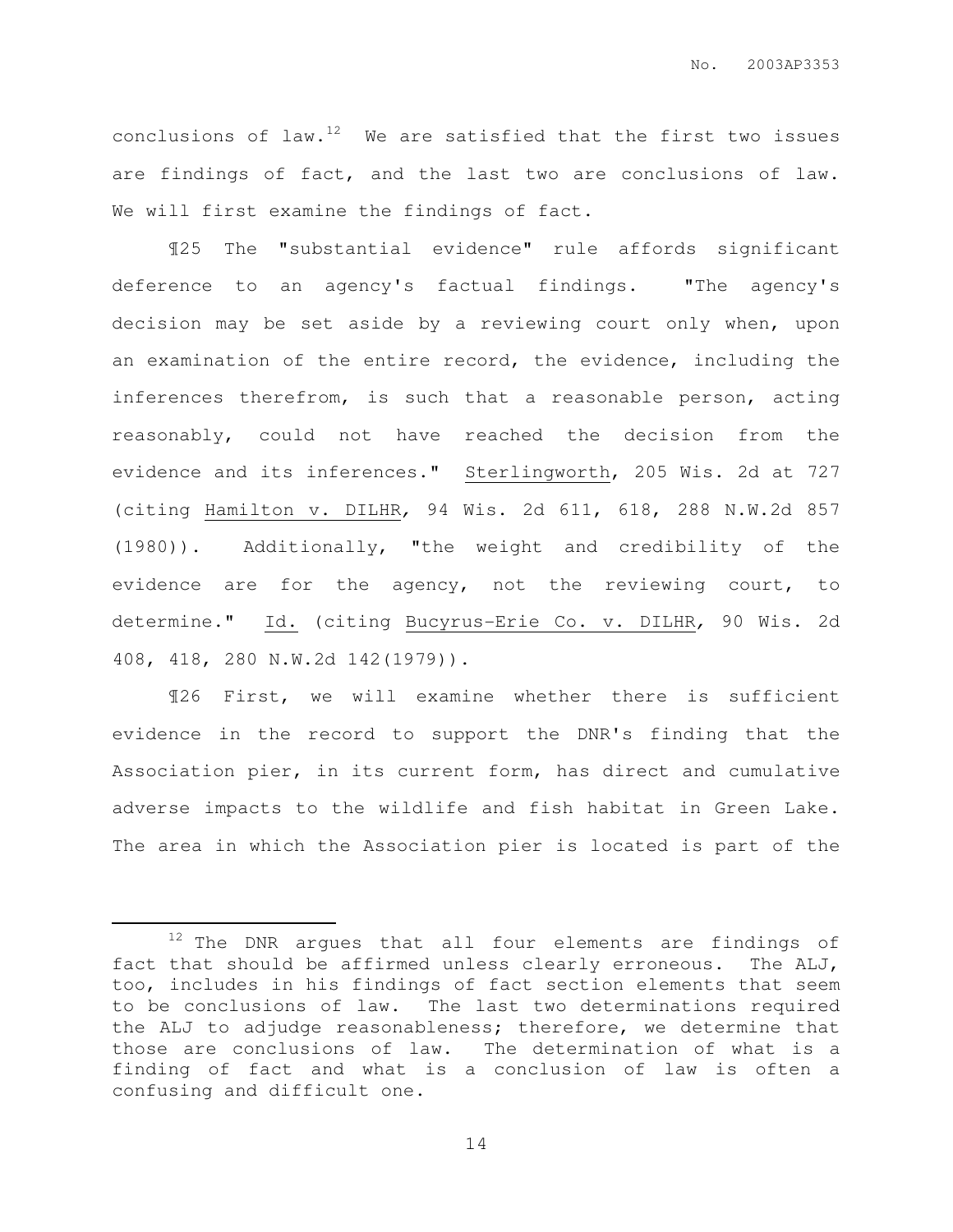littoral zone<sup>13</sup> of Green Lake—the relatively small, shallow portion of the lake. It is in these areas that aquatic plant growth can develop, providing habitat for fish and other aquatic life, stabilizing sediment, improving water quality, and providing sustenance for waterfowl, both migratory and residential.

¶27 Green Lake County Conservation Warden Cletus Alsteen (Warden Alsteen) testified that wild celery, upon which migratory birds feed, is limited to growth in the littoral zone. Shawn Eisch (Eisch), a DNR water management specialist, stated that the area, and the access to wild celery, is important for canvasback duck and geese migration. Eisch explained that because Green Lake is one of the last lakes in the area to freeze, it provides access to food after snow cover eliminates ground sources. Eisch also testified that it was very apparent that the pier and shading by boats was restricting growth of wild celery in the area. Both the DNR and the Association presented expert testimony that the existing pier configuration and size, as well as the parking of boats in pier slips, shades out beneficial aquatic vegetation in the littoral zone, although they disagreed about the extent of the harm.

¶28 Department of Natural Resources fisheries biologist, David Bartz, testified that the pier had a detrimental impact on the fish in the area. He stated that there was no question that

 $\overline{a}$ 

<sup>&</sup>lt;sup>13</sup> A littoral zone is the shore area or shallower zone of a lake.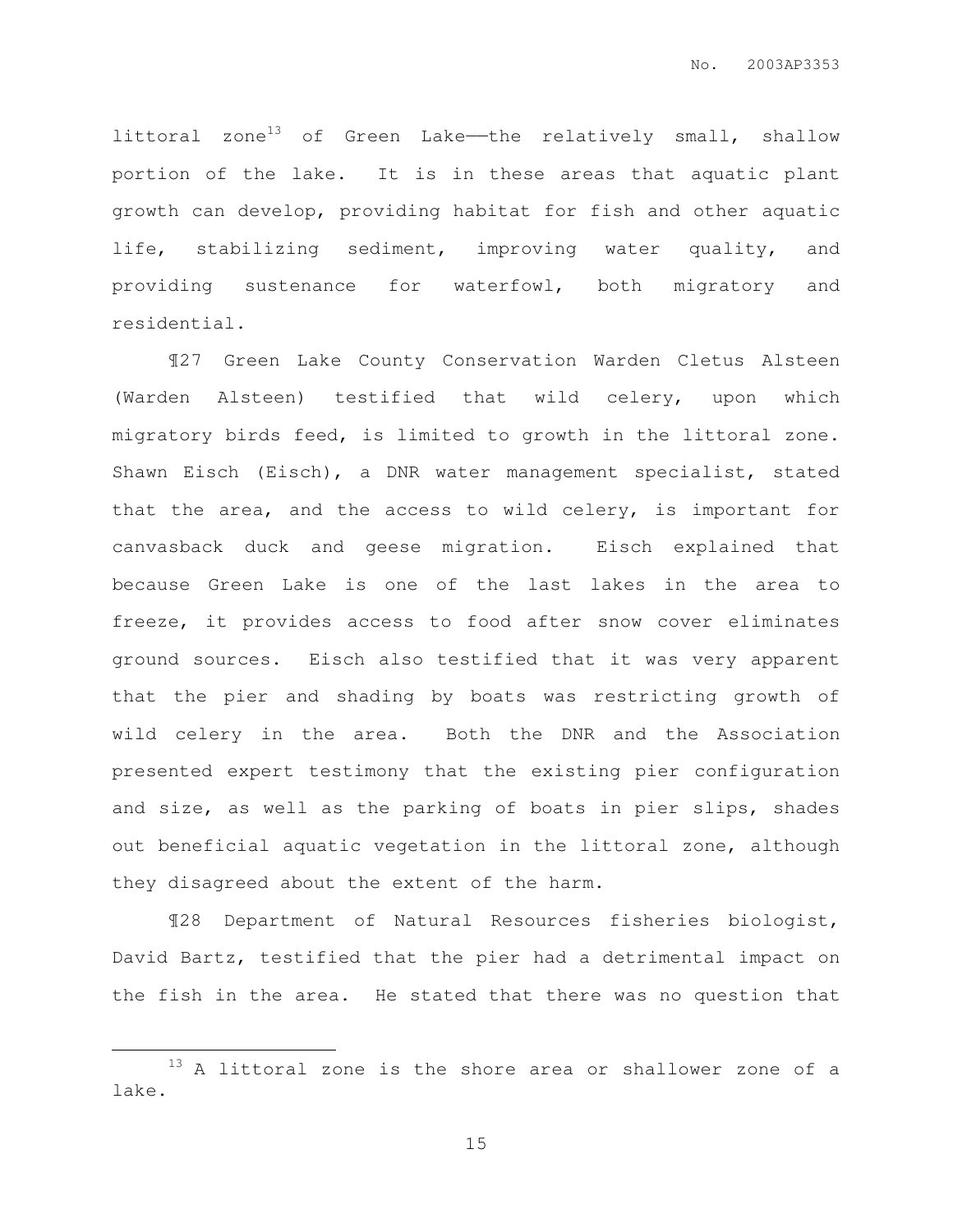fish habitat in the area would improve if the pier and boats in the area were removed. Finally, the ALJ heard testimony from DNR wildlife biologist James Holzwart that, to a reasonable degree of scientific certainty, allowing the pier to remain as it is will continue to have a degrading effect on the aquatic habitat. We are satisfied that there is sufficient evidence in the record to support a reasonable conclusion that aquatic life was and is harmed by the existing pier. As the court in Sterlingworth noted:

Whether it is one, nine or ninety boat slips, each slip allows one more boat which inevitably risks further damage to the environment and impairs the public's interest in the lakes. The potential ecological impacts include direct impacts on the water quality and sediment quality alteration, as well as direct and indirect influences on flora and fauna. For this very reason, the consideration of "cumulative impact" must be taken into account.

Sterlingworth, 205 Wis. 2d at 721.<sup>14</sup>

 $\overline{a}$ 

 $14$  The court of appeals in Sterlingworth Condominium Association v. DNR, 205 Wis. 2d 710, 730, 556 N.W.2d 791 (Ct. App. 1996) went on to quote the supreme court's decision in Hixon, in which this court stated:

A little fill here and there may seem to be nothing to become excited about. But one fill, though comparatively inconsequential, may lead to another, and another, and before long a great body of water may be eaten away until it may no longer exist. Our navigable waters are a precious natural heritage; once gone, they disappear forever. Although the legislature has constitutionally permitted some structures and deposits in navigable waters, it permitted them under sec.  $30.12(2)(a)$ , Stats., only if the Public Service Commission [now the DNR] found that "such structure does not materially obstruct navigation . . . and is not detrimental to the public interest."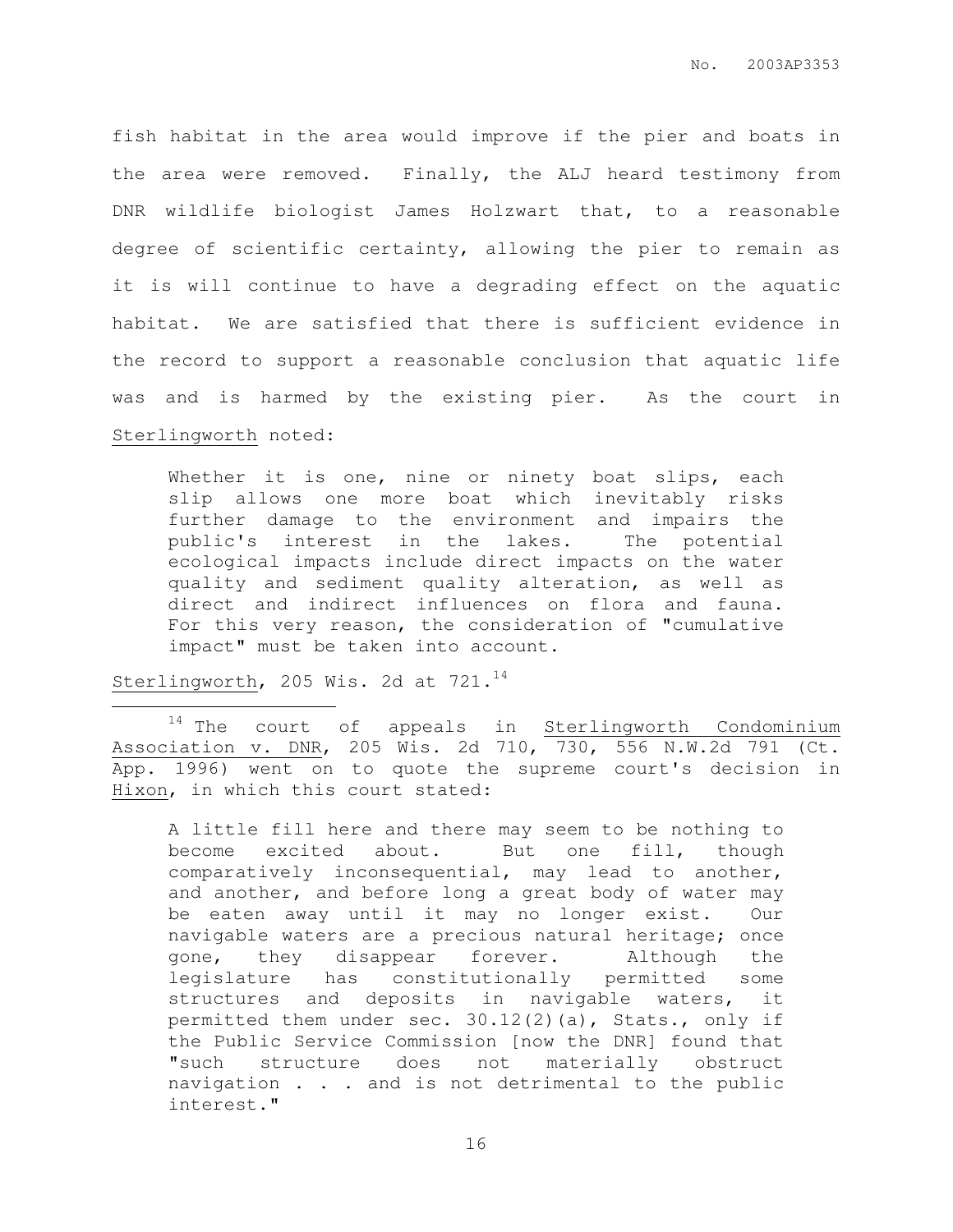¶29 Next, we turn to the DNR's finding that the existing pier creates a safety hazard due to congestion and impaired visibility. Warden Alsteen testified that the west end of Green Lake, where the Association pier is located, is a heavy use, high boat traffic area. He expressed concerns for safety posed by the fact that the Association pier extends beyond the line of navigation, and is one of the longer privately-owned piers on the western side of Green Lake. Warden Alsteen also expressed concern for safety of swimmers and boaters as a result of the design and congestion of the slips on the Association's pier, which causes limited visibility for boat operations.

¶30 In addition, Warden Alsteen testified that the configuration of slips required a boat operator entering the area of the Association pier to maneuver the boat past neighboring piers and boats and turn to enter the slip, as very few slips at the Association pier have a straight-line approach. He further stated that even experienced boat operators might have trouble maneuvering in limited space, and such maneuverability becomes even more difficult when compounded by waves and boat wakes. In addition, the ALJ heard testimony that the positioning of the pier and slips may necessitate incursion into neighboring riparian areas while navigating into and away from the pier.

¶31 The ALJ, uniquely in a position to weigh the credibility of the testimony of the witnesses, determined that

Hixon, 32 Wis. 2d at 631-32.

 $\overline{a}$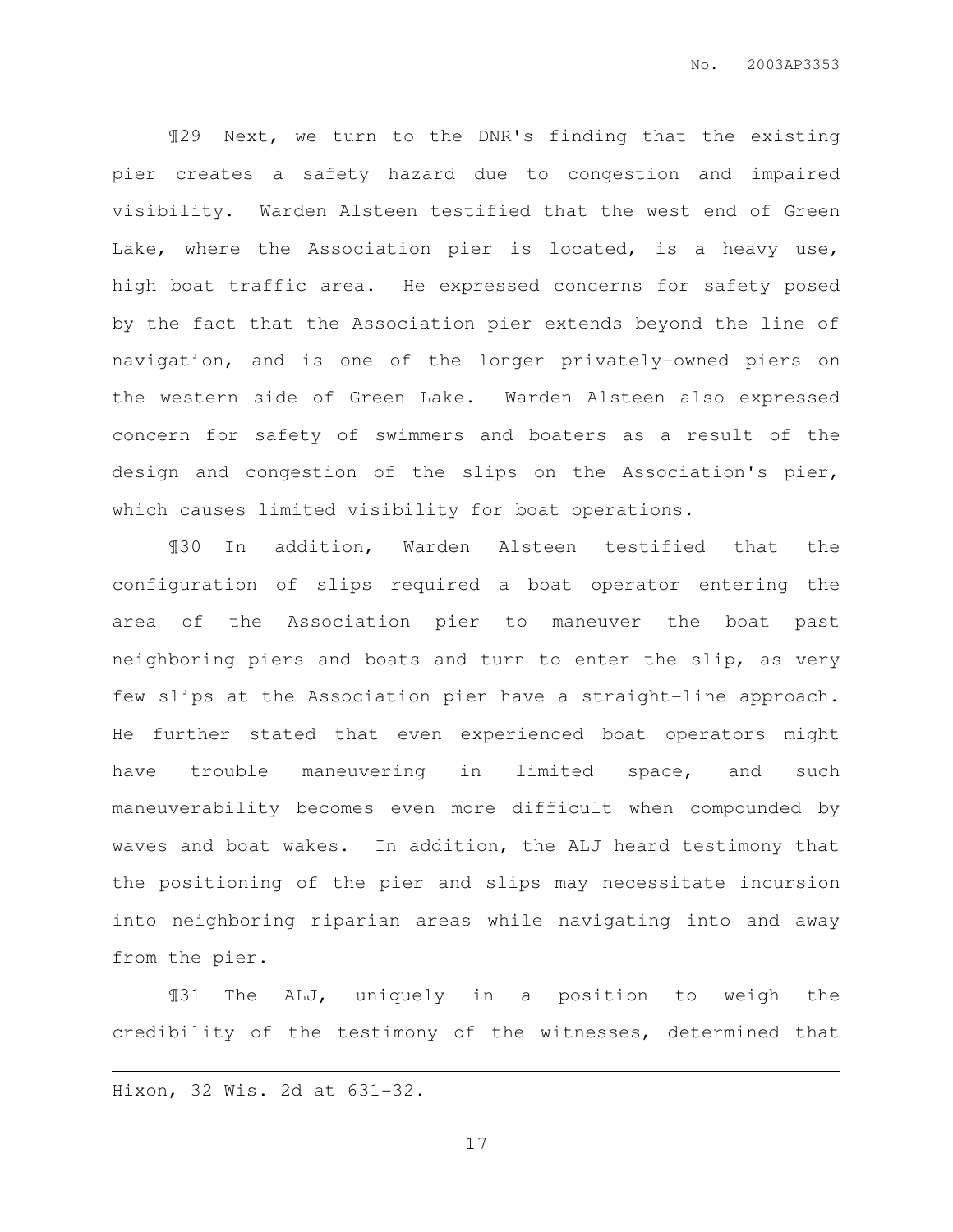the greater weight of the credible evidence demonstrated that the existing pier constitutes a hazard to navigation because of its length, configuration, and the large number of boats navigating in a relatively narrow access area. There is substantial evidence in the record to support the finding that the Association pier creates a safety hazard.

¶32 Next we turn to the conclusions of law, to which we give great weight deference. Under great weight deference, if the conclusions of law are reasonable, are based upon substantial evidence in the record, and are consistent with the applicable law, we will uphold the decision of the agency.

¶33 The Association first urges that the DNR's determination that 11 slips constituted the historic use of the pier was not reasonable. In contrast to the DNR's conclusion, the Association maintains that the circuit court's determination of 17 slips as the proper historic use number, dating to the antipyramiding ordinance, is reasonably supported by the evidence.

¶34 The Association's position is based upon the assertion that the ALJ ignored the legal methodology for establishing historic use with reference to actual events, as articulated in Sea View, and what it claims is the legal requirement enunciated in Sterlingworth to consider similar pier usages on Green Lake. The Association misinterprets the holdings in those cases.

¶35 Sea View and Sterlingworth suggest that historical use, however it is determined, is one of the factors that the ALJ may weigh in balancing the private rights and public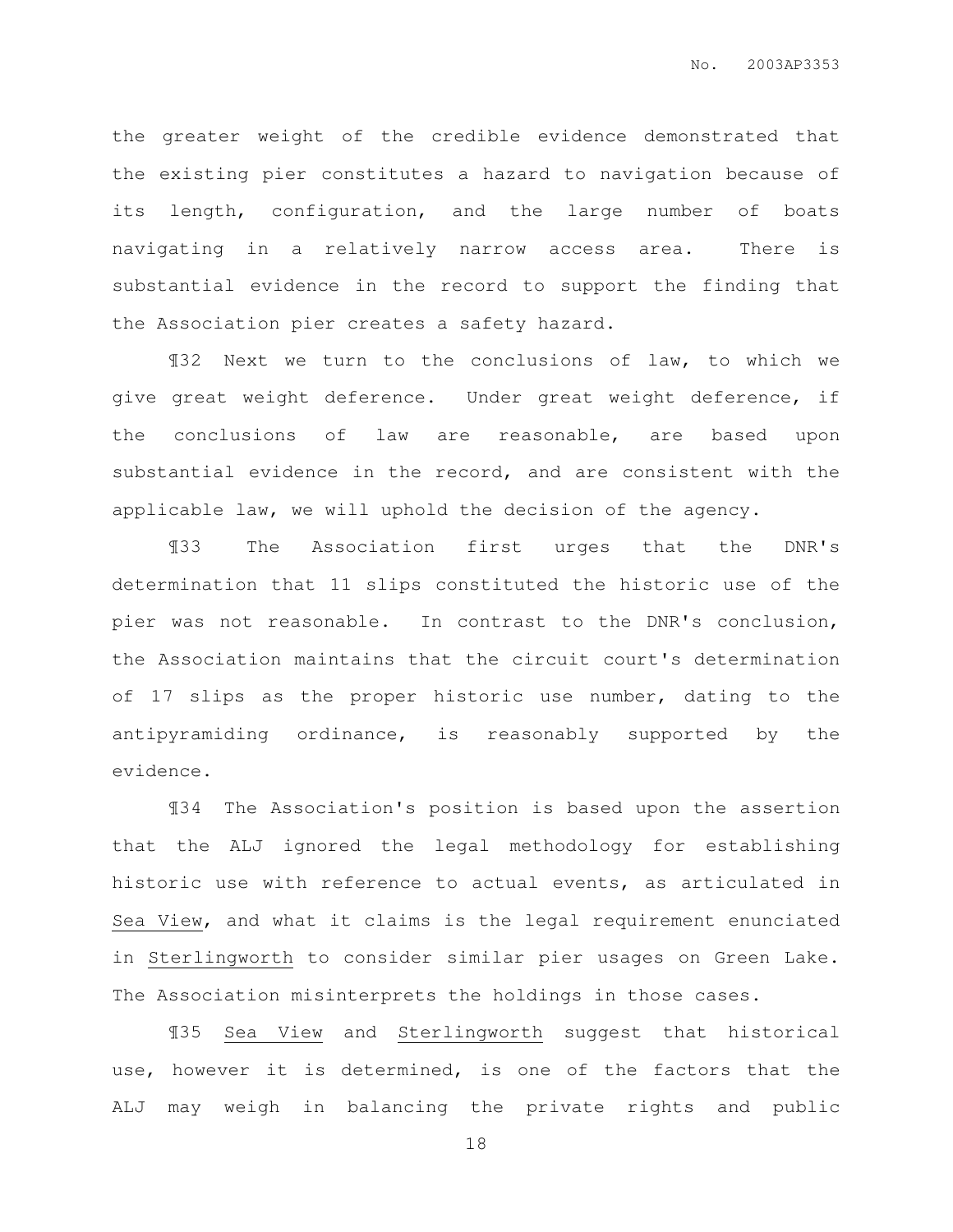interests at stake in riparian rights/public trust doctrine cases like this one. See Sea View, 223 Wis. 2d at 155-56; Sterlingworth, 205 Wis. 2d at 733. The cases do not establish any set definition of historical use or any hard and fast methodology for determining it. The court of appeals in Sea View and Sterlingworth did not even use the phrase "historic use" (or "historical use"), let alone define it.

¶36 To the extent that the Association is suggesting that historic use must be based on something like passage of an ordinance or DNR contact, that suggestion is without solid underpinnings in the law, and is not required by public policy considerations. In fact, in Borsellino, a case decided shortly after Sea View and Sterlingworth, the court of appeals explained that, under Sea View, "an ALJ may review local ordinances in making a permit determination under § 30.12(2), Stats., but an ALJ is not required to do so." Borsellino, 232 Wis. 2d 430, ¶10 (citation omitted).

¶37 The DNR found that the evidence showed the following maximum number of members and/or slips in the following years:

| Years:      | Numbers: |
|-------------|----------|
| $1966 - 68$ | $5 - 6$  |
| 1971        | 8        |
| $1972 - 74$ | 10       |
| 1974-76     | 11       |
| 1978        | 15       |
| 1981        | 17       |
| 1988        | 19       |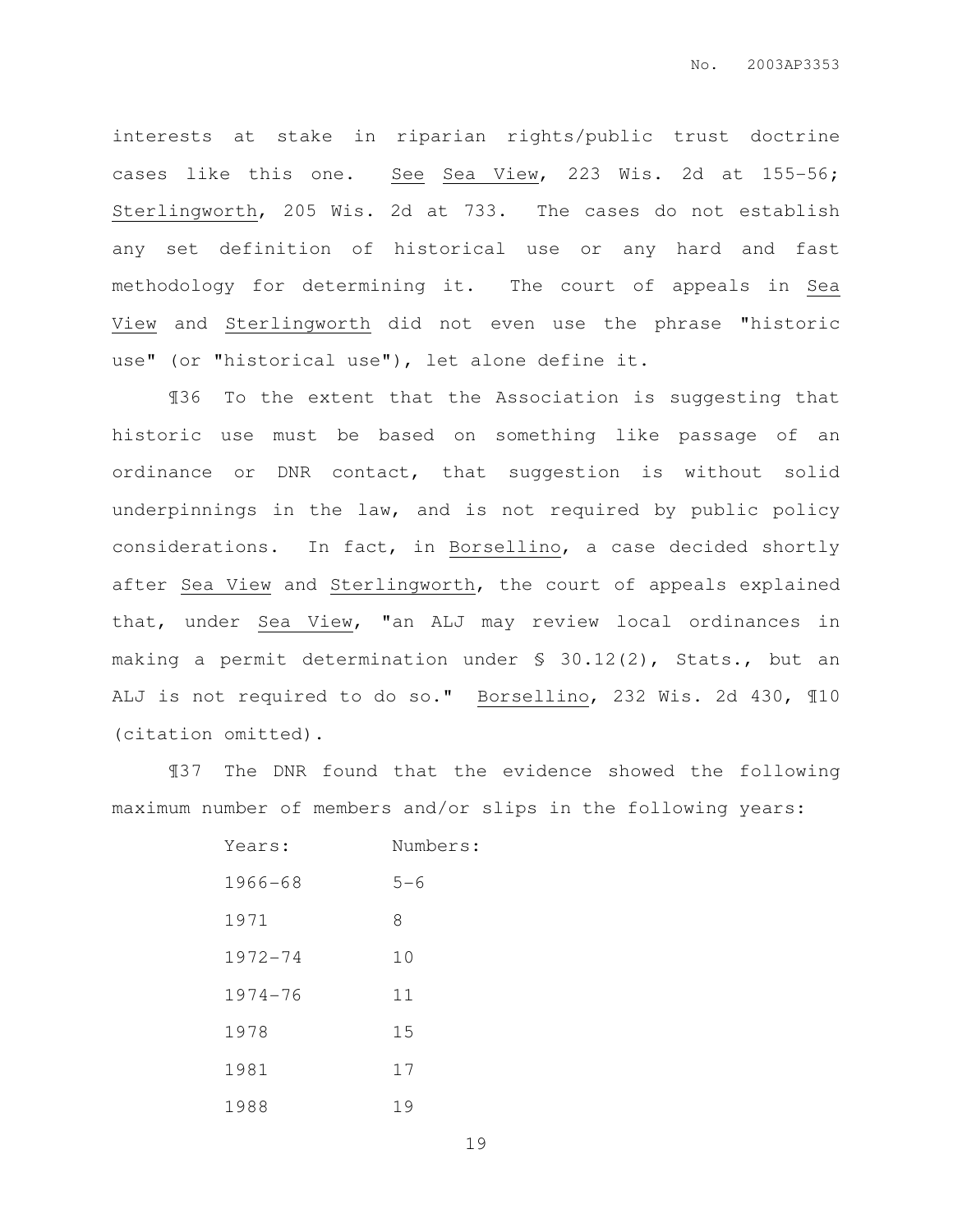| 1990    | 22 |
|---------|----|
| 1991    | 19 |
| 1994-95 | 16 |
| 2000    | 21 |
| Present | 22 |

Considering these facts, the ALJ made a determination to use 11 slips as the "historic use" factor, in that "no more than 11 slips were placed at the site for the first 10 years that the Association placed a pier." Although he acknowledged that "the number of slips has increased beyond 11 after 1976," he did not determine that the increase reflected the "'historic use' but rather the Association's continuing effort to pack as many boats as possible into its small riparian zone to accommodate Association members."

¶38 The Association and the circuit court found this conclusion to be unreasonable and arbitrary. We disagree. While the circuit court's conclusions were reasonable, arguably even more reasonable than that of the DNR, the standard of review requires us to decide differently. Certainly, the DNR could have reasonably selected a different number of slips as determinative of the historic use factor, based on the facts of record, but the DNR did not. The Association's argument is apparently that historic use had to be considered to be the high end of the various levels of use through the last 40 years, but that argument is no more reasonable or accurate than what the DNR did in light of the evidence. It would not have been unreasonable, perhaps, if the DNR had selected the original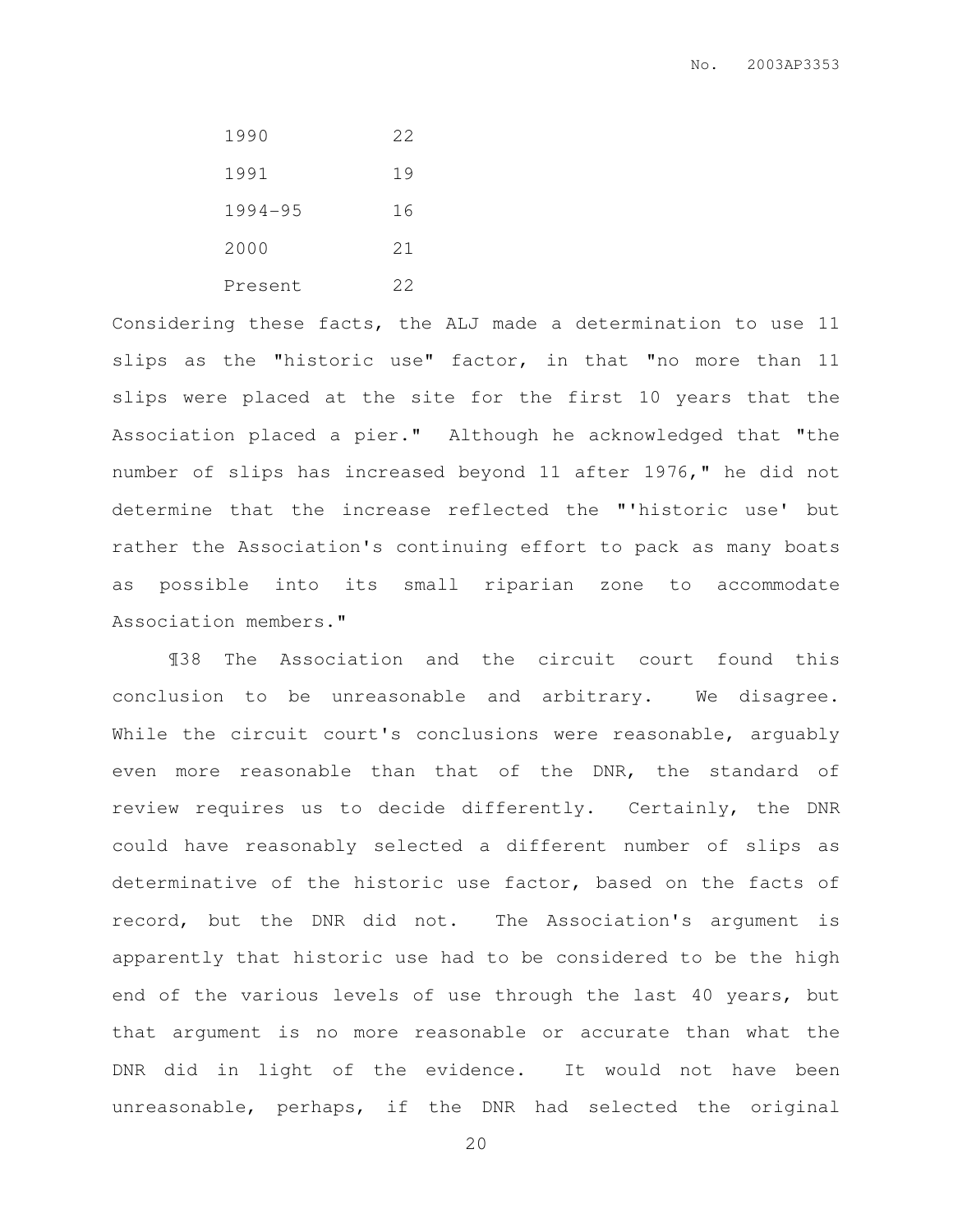number of slips as the historic use. It must be kept in mind that this is not a case where the same number of slips had remained constant over a long period of time. Rather, it is a case where the number of slips started out very small and slowly increased over four decades, sometimes even decreasing in certain years. Thus, the DNR's decision to choose some sort of midpoint as historic use was both supported by substantial evidence in the record and was a reasonable determination.<sup>15</sup>

¶39 We now turn to the DNR's conclusion that an unpermitted reasonable use for the Association is a 226-foot pier with 11 boat slips, which would adequately balance riparian rights with the public interest.

¶40 In Sterlingworth, the court of appeals noted that the common law requires "reasonable use" by riparian owners to be

 $\overline{a}$ 

<sup>&</sup>lt;sup>15</sup> The Association urges that the decision to pin the historical use at 11 slips was without rational basis and arbitrary, yet fails to develop the argument to overturn the decision based on an arbitrary or capricious analysis. When we look at arbitrary or capricious action of an agency, we determine it can be said to have occurred when "'such action is unreasonable or does not have a rational basis. Arbitrary action is the result of an unconsidered, wilful and irrational choice of conduct and not the result of the "winnowing and sifting" process.'" Hixon, 32 Wis. 2d at 630-31 (citation omitted) (footnote omitted). In other words, "[w]hen applying the arbitrary and capricious standard, we determine whether the agency's action had a rational basis, not whether the agency acted on the basis of factual findings." Sterlingworth, 205 Wis. 2d at 730. Clearly, under this standard, the ALJ had a rational basis for his determination.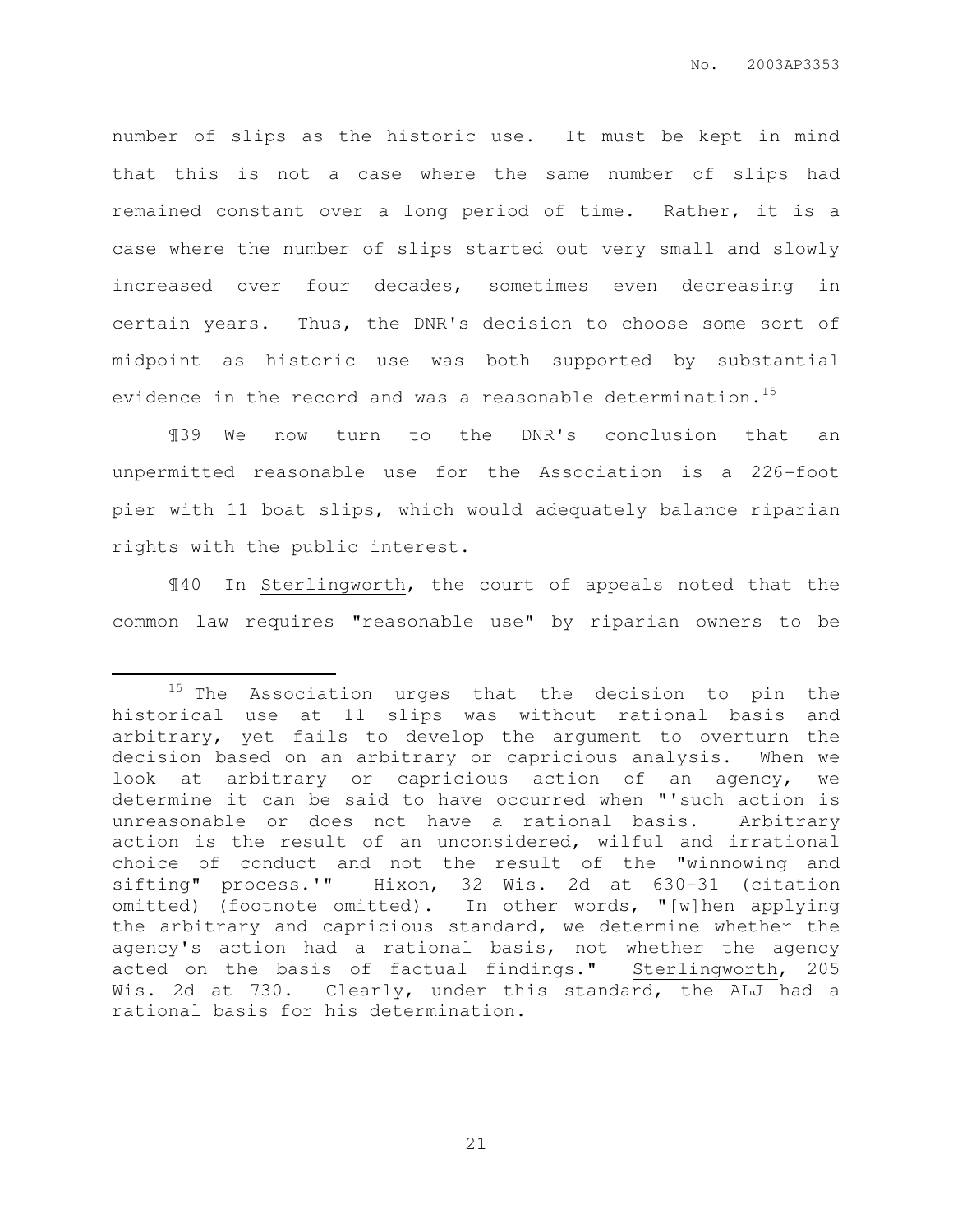determined by "'the extent and capacity of the [lake], the uses to which it has been put, and the rights that other riparian owners on the same [lake] also have.'" Sterlingworth, 205 Wis 2d at 731, (citing Apfelbacher v. State, 167 Wis. 233, 239, 167 N.W. 244 (1918)). Such an inquiry is a highly fact-specific one, and determinations are made on a case-by-case basis.

¶41 In this case, the decision of the DNR that the limit of "reasonable use" by the Association was a 226-foot, 11 slip pier was reasonable, consistent with applicable law, and supported by substantial evidence in the record. The Association was entitled to no more than reasonable use, without a permit, for its pier. Riparian rights have always been qualified by reasonable use and subordinate to public rights. It is evident from the record that the ALJ considered the convenience of riparians, environmental impacts, natural scenic beauty, historic use, safety, the statutory presumption in Wis. Stat.  $\frac{1}{5}$  30.12(1g)(f)(2003-04), the absence of a permit, and the DNR's delayed enforcement. While not the only reasonable conclusion, the ALJ weighed all of the relevant factors in light of the public trust doctrine and arrived at a conclusion that is reasonable and supported by substantial evidence in the record. Therefore, applying great weight deference, we affirm the ALJ's decision and, thus, the decision of the DNR.

V

¶42 Finally, we turn to the Association's argument that the abatement of the present number of boat slips constitutes an unconstitutional taking. Because neither party appealed that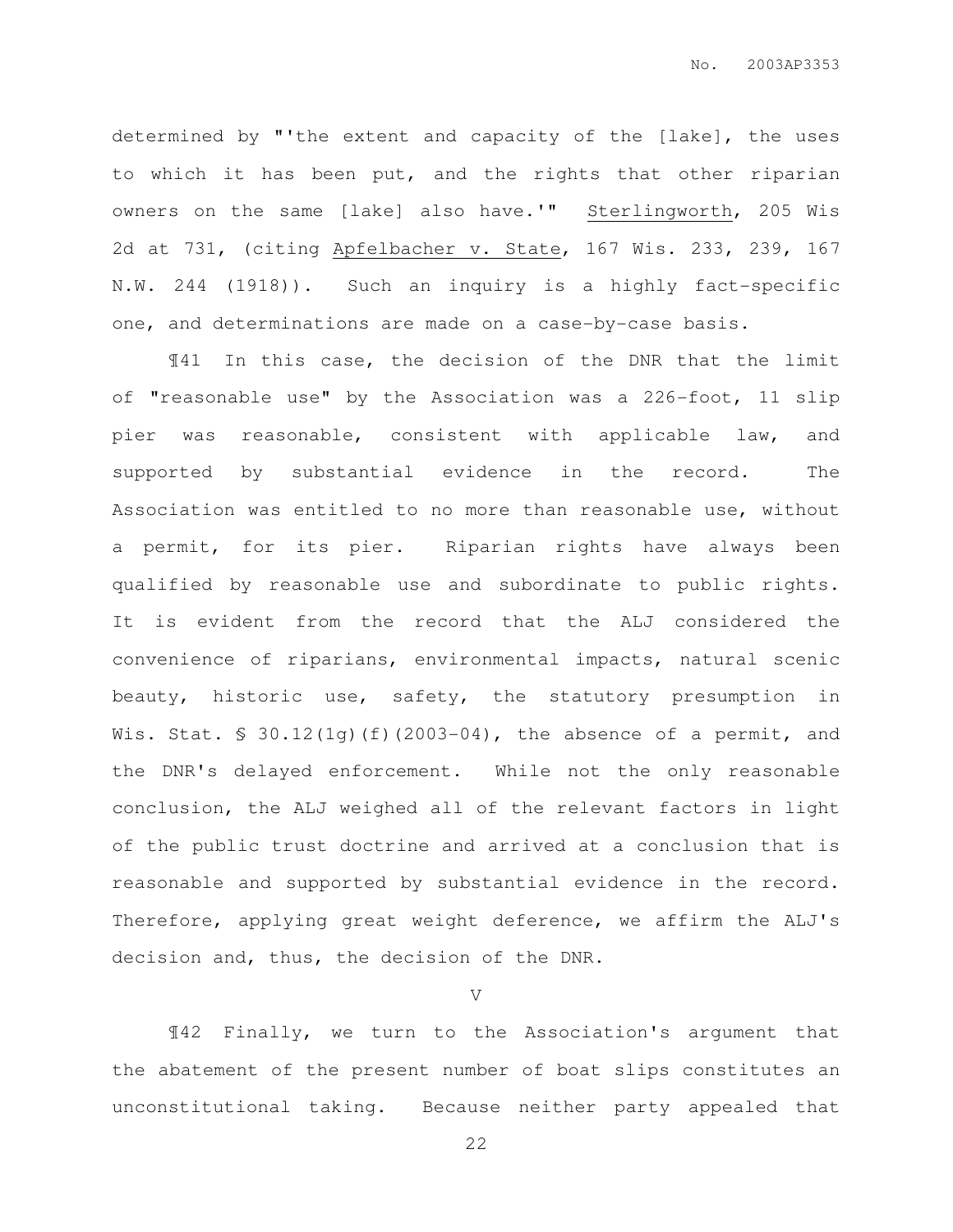portion of the circuit court's decision, the issue is not properly before this court. We decline, therefore, to address it.

VI

¶43 We hold that because the DNR did not appeal the decision of the ALJ, and adopted by rule the decision as its own, the determination is entitled to great weight deference, since it is a decision within the DNR's area of expertise and satisfies the other necessary criteria. Furthermore, the decision of the DNR was reasonable and supported by substantial evidence in the record and was consistent with applicable law. The decision of the DNR was neither arbitrary nor capricious. Finally, we determine that the issue of whether the reduction in the number of boat slips allowed on the Association pier is an unconstitutional taking is not properly before this court. We decline to address it further.

By the Court.— The decision of the court of appeals is affirmed.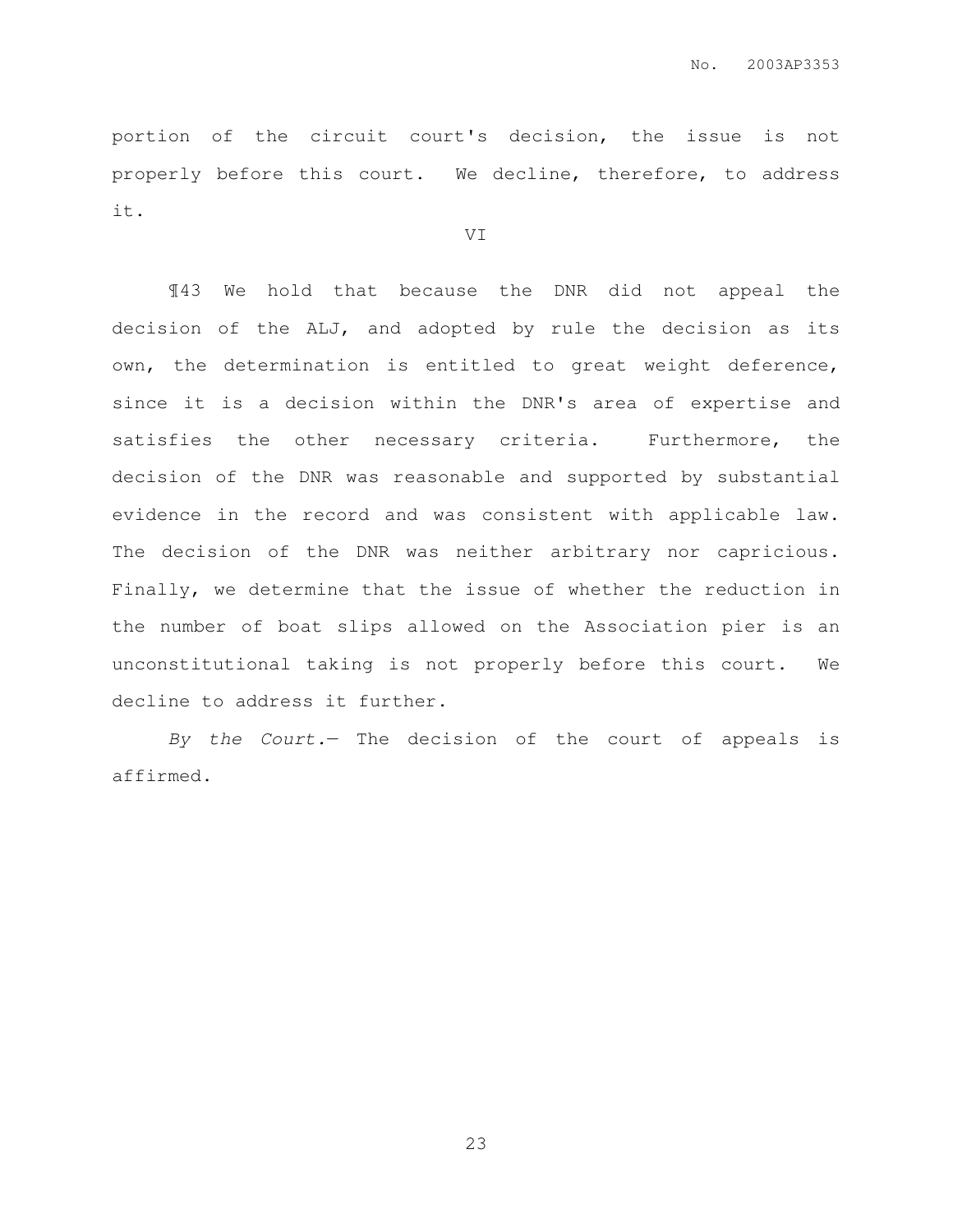¶44 SHIRLEY S. ABRAHAMSON, C.J. (concurring). I join the majority opinion.

¶45 I write separately to point out that the standard of review of and deference to a decision of the Division of Hearings and Appeals, discussed by the majority opinion at ¶¶13- 17, was also raised in Racine Harley-Davidson, Inc. v. Division of Hearings & Appeals, 2006 WI 86, \_\_\_ Wis. 2d \_\_\_, \_\_\_ N.W.2d \_\_\_.

¶46 Racine Harley-Davidson and the present case were both argued in November 2005. In Racine Harley-Davidson the court requested supplemental briefing of the issue of the standard of review. Part I of the Racine Harley-Davidson opinion, \_\_\_ Wis. 2d \_\_\_, 118-58, discusses in detail the standard of review of (including deference to) decisions issued by the Division of Hearings and Appeals, including the cases upon which the present decision relies.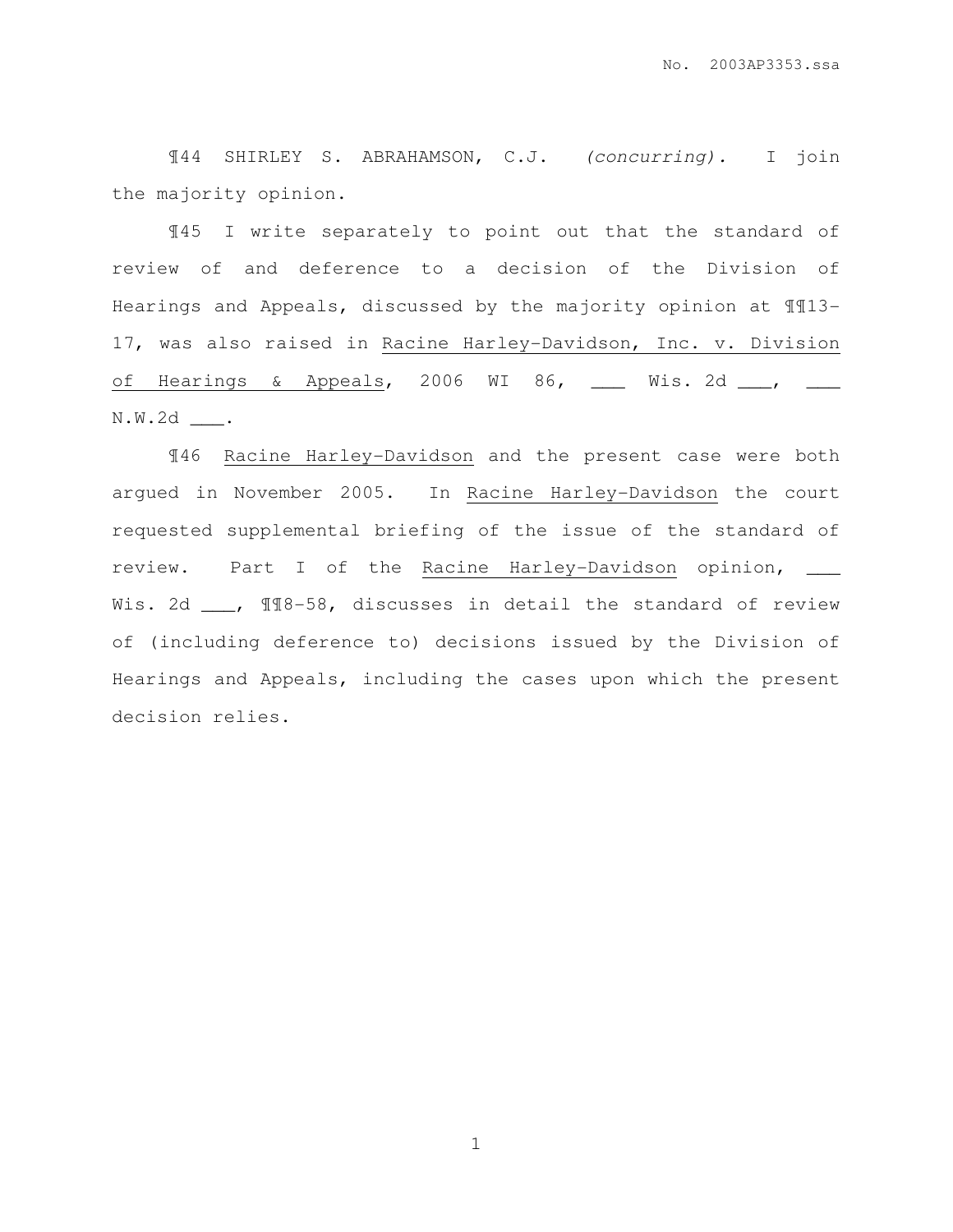¶47 DAVID T. PROSSER, J. (concurring). This case involves much more than the number of boat slips on a longestablished pier in Green Lake County. This case epitomizes the growth of agency power, the decline of judicial power, and the tenuous state of property rights in the 21st Century. I join the majority opinion because, under current law, this court is bound to uphold the decision of the administrative law judge (ALJ) even though several members of the court believe that the circuit court reached a more reasonable decision. Although reluctantly conceding the result, I write separately to offer additional perspective.

## STANDARD OF REVIEW

¶48 In this case, the standard of review is prescribed by Wis. Stat. § 227.57(2)  $(2003-04):$ <sup>1</sup> "Unless the court finds a ground for setting aside, modifying, remanding or ordering agency action or ancillary relief under a specified provision of this section, it shall affirm the agency's action." (Emphasis added.) See also Wis. Stat. § 227.57(10). Pursuant to § 227.57, a court's review is confined to the record except in cases of alleged irregularities in procedure. Wis. Stat. § 227.57(1).

¶49 The court may review the agency's procedure, its interpretation of law, and its determinations of fact. Wis. Stat. § 227.57(3).

 $\overline{a}$ 

 $1$  All references to the Wisconsin Statutes are to the 2003-04 version unless otherwise indicated.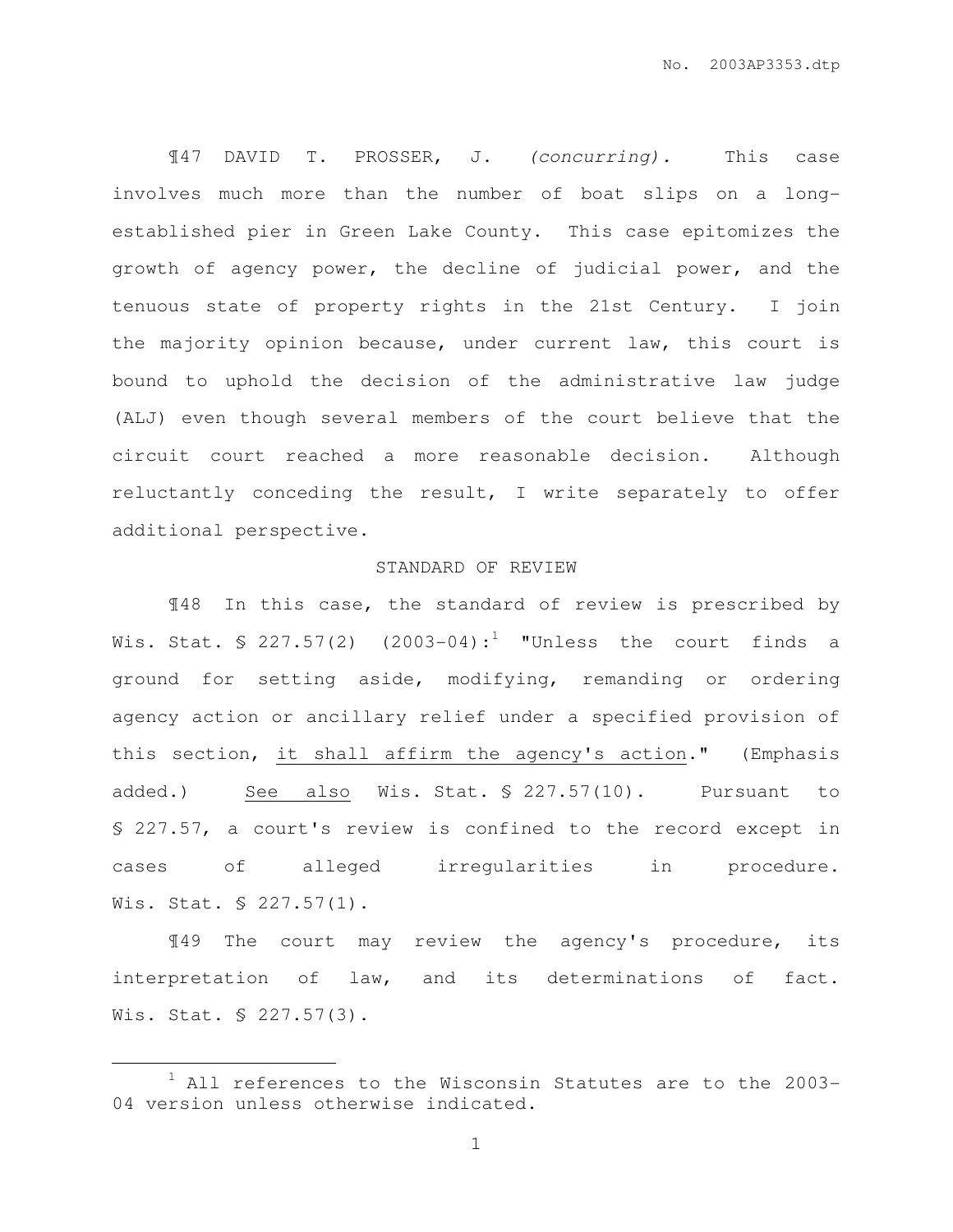¶50 In review, however, the court must grant great weight deference to an agency's interpretation of law in situations where (1) the agency is charged by the legislature with the duty of administering the statute at issue; (2) the agency determination is one of long standing; (3) the agency employed its expertise or specialized knowledge in forming its interpretation; and (4) the agency's interpretation will provide uniformity and consistency in the application of the statute. See majority op., ¶15; UFE, Inc. v. LIRC, 201 Wis. 2d 274, 284, 548 N.W.2d 57 (1996) (quoting Harnischfeger Corp. v. LIRC, 196 Wis. 2d 650, 660, 539 N.W.2d 98 (1995)); Sea View Estates Beach Club, Inc. v. DNR, 223 Wis. 2d 138, 148-49, 588 N.W.2d 667 (Ct. App. 1998). "If the foregoing criteria are met, we will sustain the agency's interpretation even if an equally or more reasonable interpretation is offered." Sea View, 223 Wis. 2d at 149 (citing Roehl Transp., Inc. v. Wis. Div. of Hearings & Appeals, 213 Wis. 2d 452, 459, 570 N.W.2d 864 (Ct. App. 1997)).

¶51 Once an agency's legal interpretation is entitled to great weight deference, it will be set aside or modified only if the court "finds that the agency has erroneously interpreted a provision of law and a correct interpretation compels a particular action," Wis. Stat. § 227.57(5), or if the agency's interpretation violates a constitutional provision. Wis. Stat. § 227.57(8).

¶52 Moving to the facts, courts apply a substantial evidence standard in reviewing an agency's findings of fact. Majority op., ¶16. See Wis. Stat. § 227.57(6) ("The court shall . . . set aside agency action . . . if it finds that the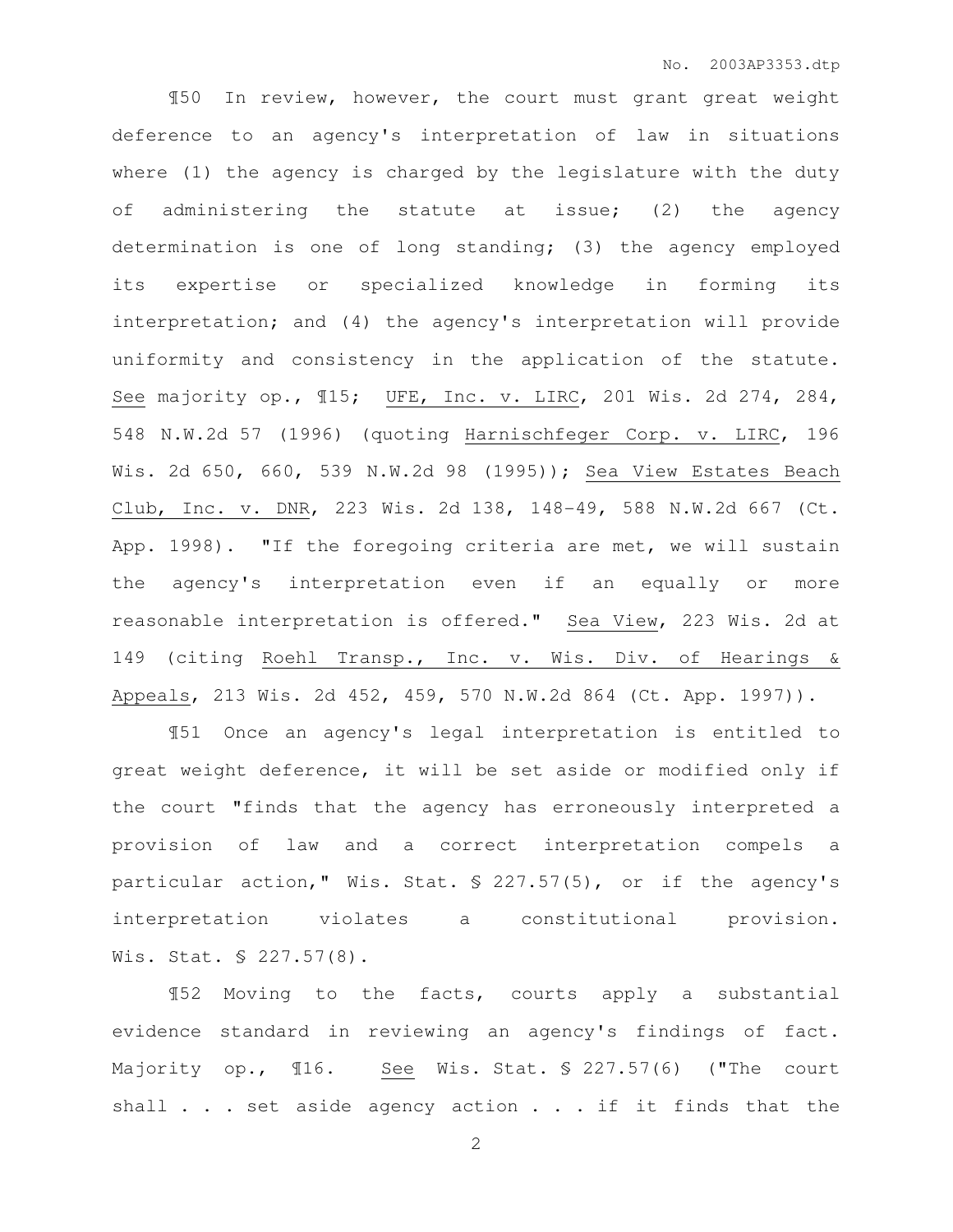agency's action depends on any finding of fact that is not supported by substantial evidence in the record"). Substantial evidence "is such relevant evidence as a reasonable mind might accept as adequate to support a conclusion." Sterlingworth Condo. Ass'n, Inc. v. DNR, 205 Wis. 2d 710, 727, 556 N.W.2d 791 (Ct. App. 1996) (emphasis added). It does not mean a preponderance of the evidence. Madison Gas & Elec. Co. v. Pub. Serv. Comm'n, 109 Wis. 2d 127, 133, 325 N.W.2d 339 (1982). The court may set aside the agency's decision "only when, upon an examination of the entire record, the evidence, including the inferences therefrom, is such that a reasonable person, acting reasonably, could not have reached the decision from the evidence and its inferences." Sterlingworth, 205 Wis. 2d at 727 (citing Hamilton v. DILHR, 94 Wis. 2d 611, 618, 288 N.W.2d 857 (1980)) (emphasis added).

COMMENTARY ON JUDICIAL REVIEW OF AGENCY DECISIONS

¶53 These standards of review frequently put reviewing courts in a straitjacket and are sometimes at odds with the role of courts.

¶54 First, the supreme court is the state's preeminent law-developing court. When the supreme court grants great weight deference to an agency's interpretation of law, however, it ceases to be "preeminent." This is contrary to the fundamental role of the judiciary as articulated in Marbury v. Madison: "It is emphatically the province and duty of the judicial department to say what the law is." Marbury, 5 U.S. (1 Cranch) 137, 177 (1803). When the Wisconsin Supreme Court elects to hear only ten percent of the cases presented to it for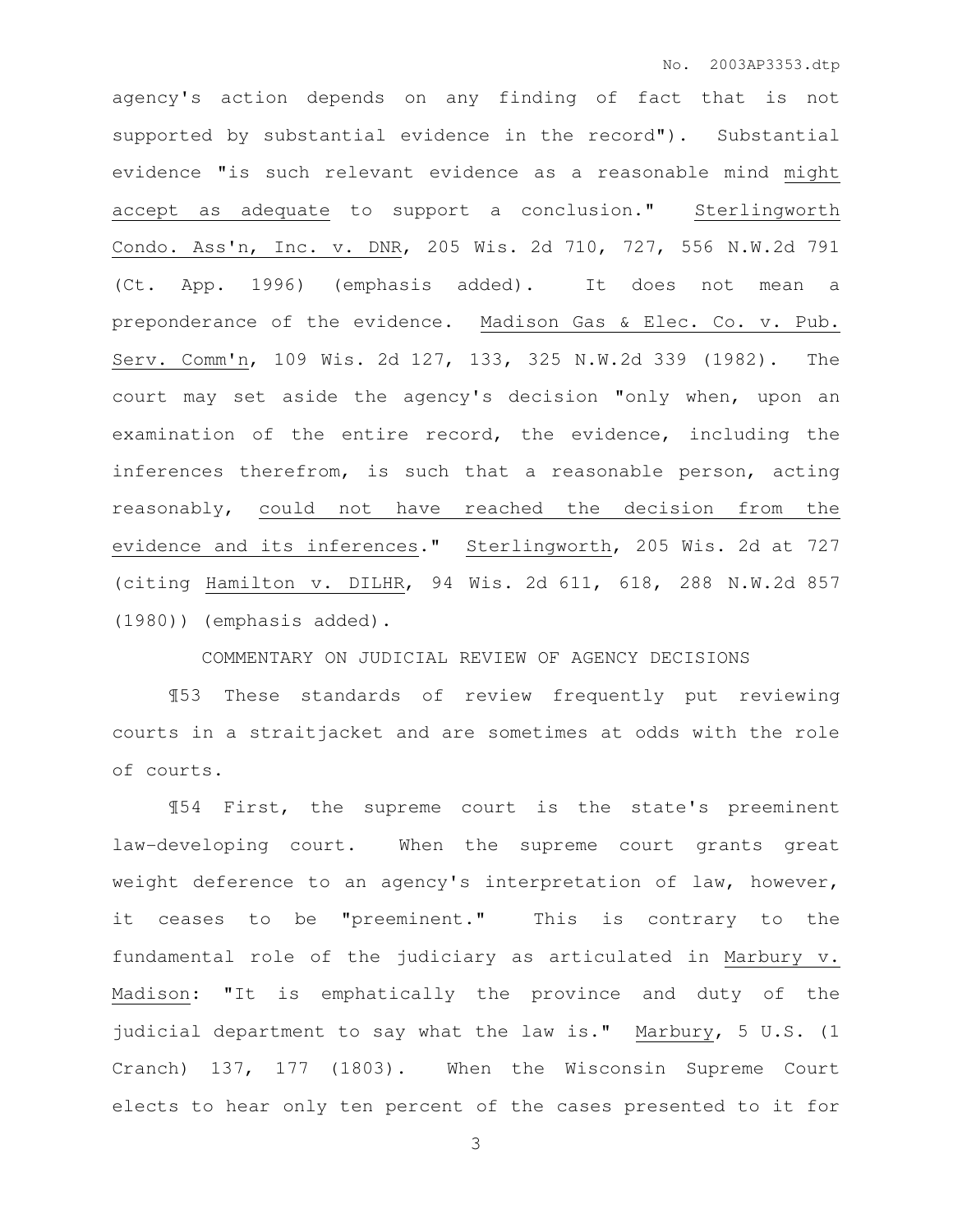review, the public expects and deserves that the court "take[] . . . case[s] to decide the substantive issues presented [and provide meaningful analysis and guidance on important issues], not to avoid deciding them by judicially created avoidance doctrines." See Patience D. Roggensack, Elected to Decide: Is the Decision-Avoidance Doctrine of Great Weight Deference Appropriate in this Court of Last Resort?, 89 Marq. L. Rev. 541, 541, 544 (2006).

¶55 In these situations, it is not enough for this court to perceive a more reasonable interpretation of a statute than the agency. When deference is invoked,

[t]here is no discussion of the facts and how the relevant statutes bear on them. There is no explanation of why the agency decision accords with the intent of the legislature in enacting the law under consideration. Therefore, there is no reasoned decision about whether the law was correctly applied or interpreted.

Roggensack, supra, at 546. The supreme court and other Wisconsin courts are expected to rationalize and rubberstamp the agency's decision unless the agency's legal interpretation is plainly wrong. The result is that many litigants have lost their right to a decision by an independent judiciary. In fact, the public's right to meaningful judicial determinations of applicable law steadily contracts as the scope of agency regulation expands. In essence, litigants lose the right to meaningful appellate review, which involves:

review of factual records . . . ; extensive legal research of the laws of Wisconsin, of federal laws, and the laws of other states; careful attention to briefs and to oral arguments of the parties; thorough discussion among members of the court; and the synthesis of a written opinion that distills the facts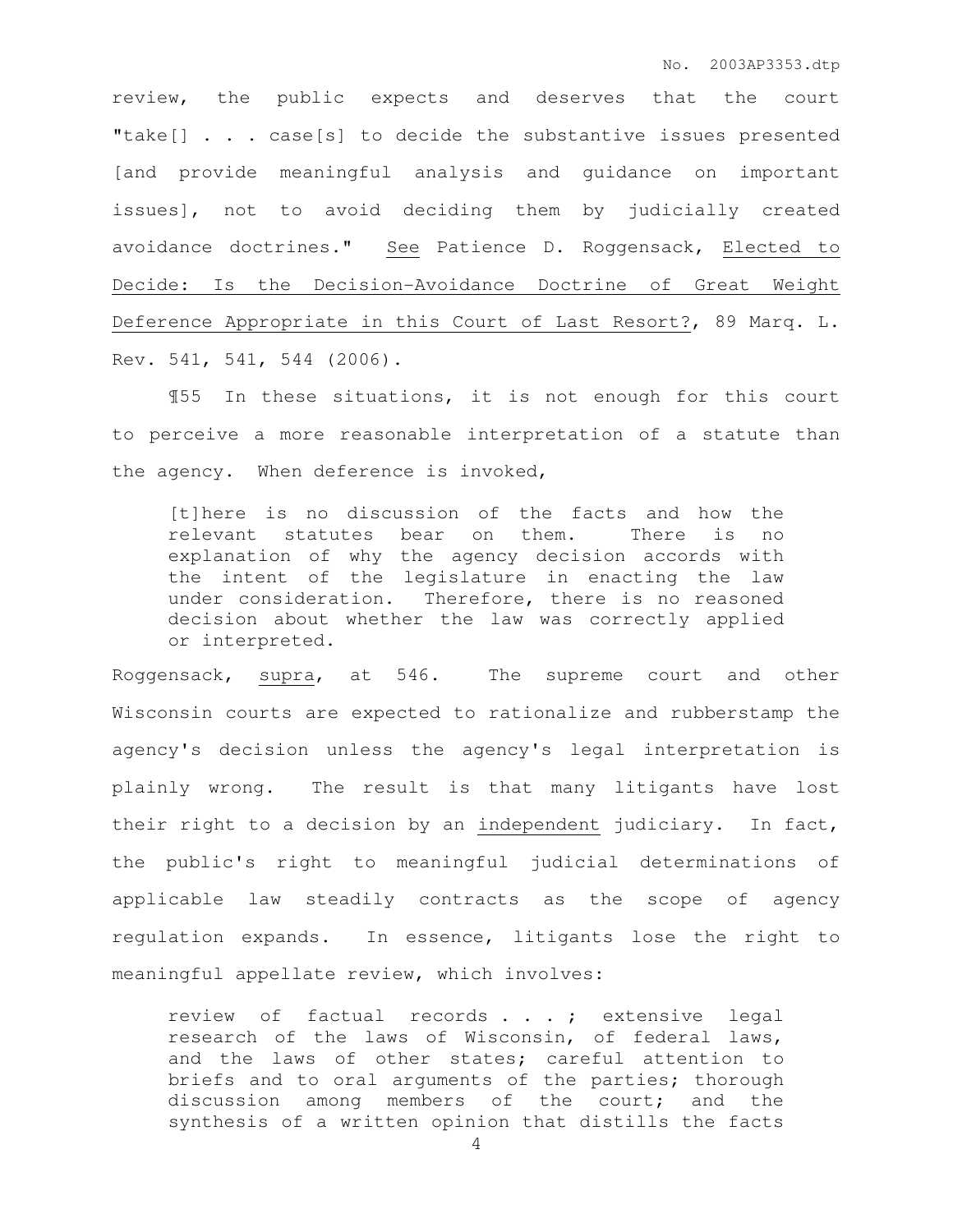No. 2003AP3353.dtp

and the law and comes to a reasoned conclusion that is both understandable and useable by the parties, other tribunals, and the public.

Roggensack, supra, at 542.

¶56 Second, judicial deference to administrative decisions is greater than it used to be. In reviewing a decision of the Wisconsin Tax Appeals Commission in 1977, this court stated:

The first matter to be determined on this appeal is the standard of review to be applied. In Dept. of Revenue v. Smith Harvestore Products, 72 Wis. 2d 60, 240 N.W.2d 357 (1976), this court held that the question of whether facts found by an administrative commission fulfill a particular legal standard is one of law properly reviewable by this court. Moreover, while due deference must be accorded an agency's application of the law to the found facts when the agency has particular competence or expertise in the matter at hand (Chevrolet Division, G.M.C. v. Industrial Comm., 31 Wis. 2d 481, 488, 143 N.W.2d 532 (1966); sec. 227.20(2), Stats.), this court has held that such deference is not required when this court is as competent as the agency to decide the question involved. Dept. of Revenue v. Smith Harvestore Products, supra; Pabst v. Dept. of Revenue, 19 Wis. 2d 313, 120 N.W.2d 77 (1963). Finally, when the material facts are not disputed, and only matters of law are in issue, this court may review the record ab initio and substitute its own judgment for that of the Commission. H. Samuels Co. v. Dept. of Revenue, 70 Wis. 2d 1076, 1083-84, 236 N.W.2d 250 (1975).

Wis. Dep't. of Revenue v. Milwaukee Ref. Corp., 80 Wis. 2d 44, 48, 257 N.W.2d 855 (1977).

¶57 In State v. Department of Industry, Labor & Human Relations, 101 Wis. 2d 396, 402, 304 N.W.2d 758 (1981), the court repeated the proposition that when the facts before an agency are not in dispute, the court is "not bound by the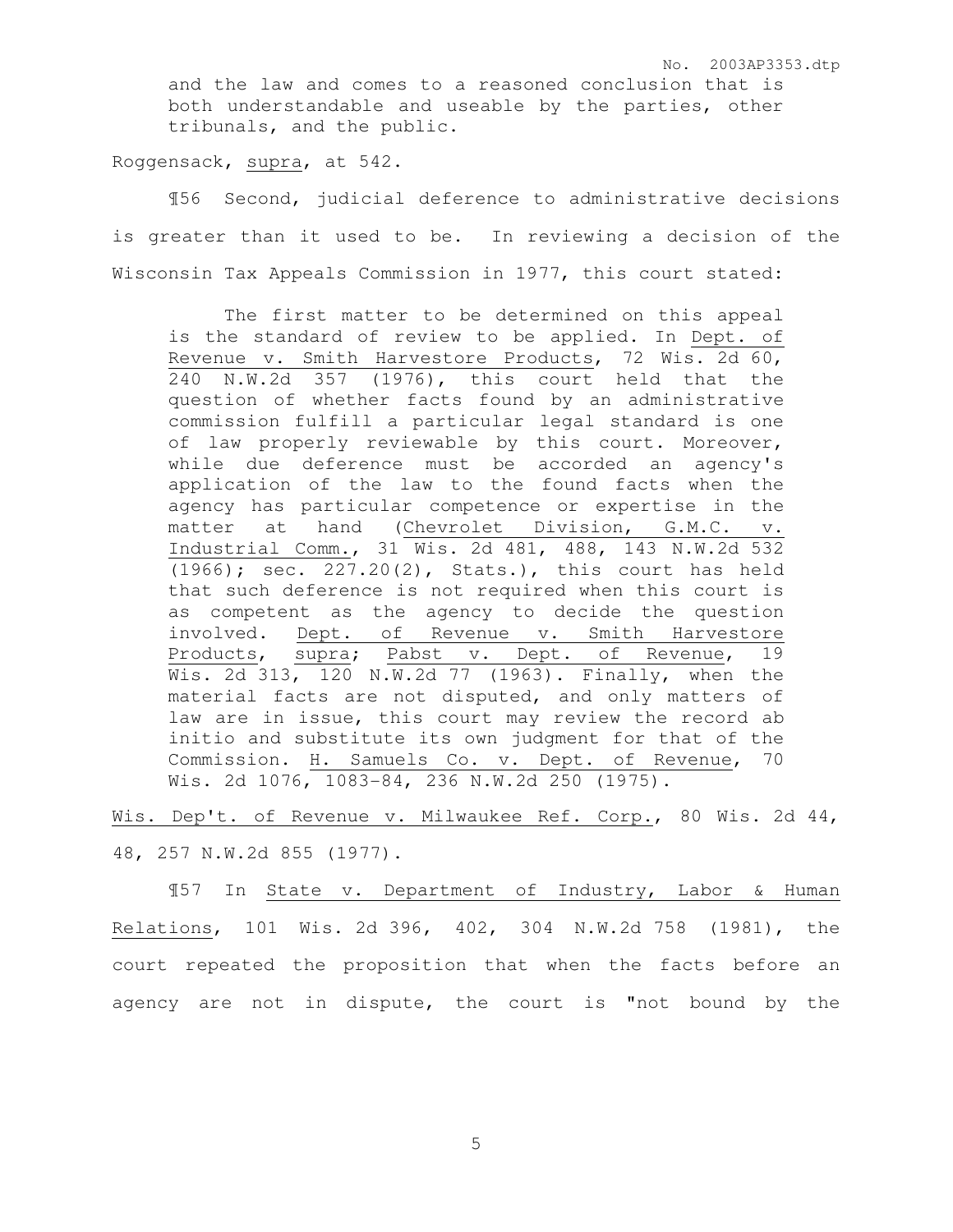[agency's] determination of a question of law."<sup>2</sup> This statement was followed by the assurance that the court "does defer to some extent to the legal construction and application of a statute by the agency." Id. (quoting Larson v. ILHR Dep't, 76 Wis. 2d 595, 603, 252 N.W.2d 33 (1977), and De Leeuw v. ILHR Dep't, 71 Wis. 2d 446, 449, 238 N.W.2d 706 (1976)) (emphasis added). This point/counterpoint was once typical in our case law.

 $$158$  In these older cases,<sup>3</sup> the court appeared to reserve the ultimate authority to interpret the law. Significantly, the phrase, "we are not bound by the agency's interpretation of law"——with its admitted qualifications——has almost disappeared from judicial decisions. When this court does not reserve its authority to interpret the law, it is ratifying a decline in judicial power.

¶59 Third, agencies lack the same degree of political accountability as elected office holders, yet agency officials are often given substantial latitude to make law. They then turn to the courts for enforcement. When agency decisions are given great weight deference, they are expected to be upheld uncritically by elected judges. To illustrate the point, the critical statutes in this case are Wis. Stat. §§ 30.12(2) and

 $\overline{a}$ 

See also City of La Crosse v. DNR, 120 Wis. 2d 168, 179, 353 N.W.2d 68 (Ct. App. 1984) ("We are not bound by an agency's conclusions on matters of law.").

 $^3$  See, e.g., Am. Motors Corp. v. LIRC, 119 Wis. 2d 706, 710, 350 N.W.2d 120 (1984) ("[Q]uestions of law are always reviewable by this court. Although this court is not bound by an agency's conclusions of law, we hesitate to substitute our judgment for that of the agency on a question of law if the agency's conclusion has a rational basis.") (citation omitted).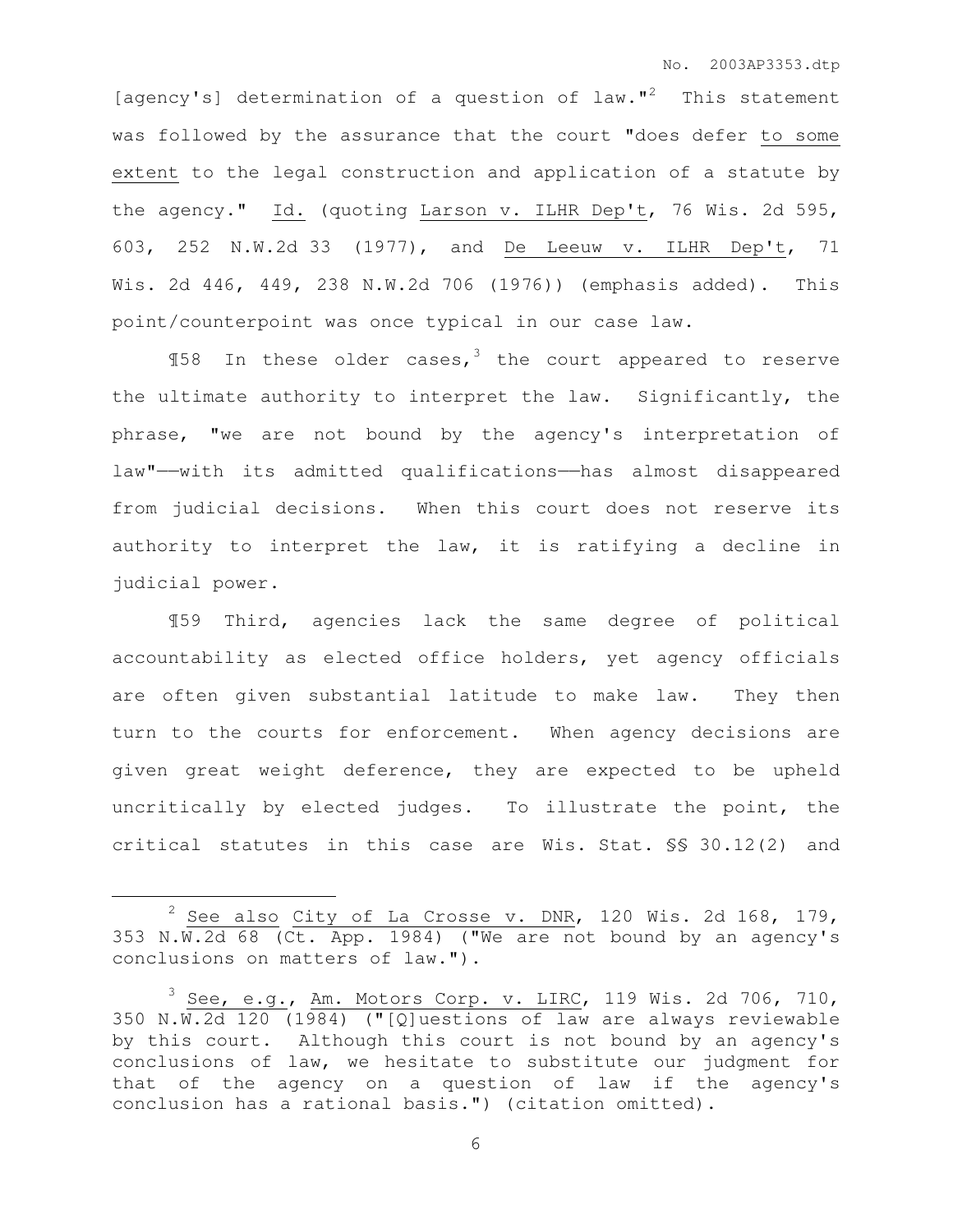30.13(1) (2001-02). These broadly worded statutes include key phrases such as "detrimental to the public interest," "interfere with public rights in navigable waters," and "interfere with rights of other riparian proprietors." It is very difficult for a court to conclude that an agency's interpretation of the broad language in these statutes is erroneously or lacks a rational basis.

¶60 To illustrate further, in Claflin v. DNR, 58 Wis. 2d 182, 206 N.W.2d 392 (1973), a property owner applied for a permit to build a boathouse. A hearing examiner recommended the permit. The Public Service Commission (predecessor to the DNR on such issues) denied the permit on a 2-to-1 vote. A circuit court reversed, and then this court reversed the circuit court. We said: "Specific structures may be determined to be detrimental to the public interest on the ground that they impair natural beauty. This is a proper basis for denial of a permit." Id. at 193 (emphasis added).

¶61 It has long been understood that beauty is in the eye of the beholder. Under the law, however, the agency's eye for beauty is entitled to great weight deference. This brings to mind the insightful observation that: "Expert discretion is the lifeblood of the administrative process, but 'unless we make the requirements for administrative action strict and demanding, expertise . . . can became a monster which rules with no practical limits on its discretion.'" Transp. Oil, Inc. v. Cummings, 54 Wis. 2d 256, 266, 195 N.W.2d 649 (1972) (quoting Burlington Truck Lines v. United States, 371 U.S. 156, 167 (1962)).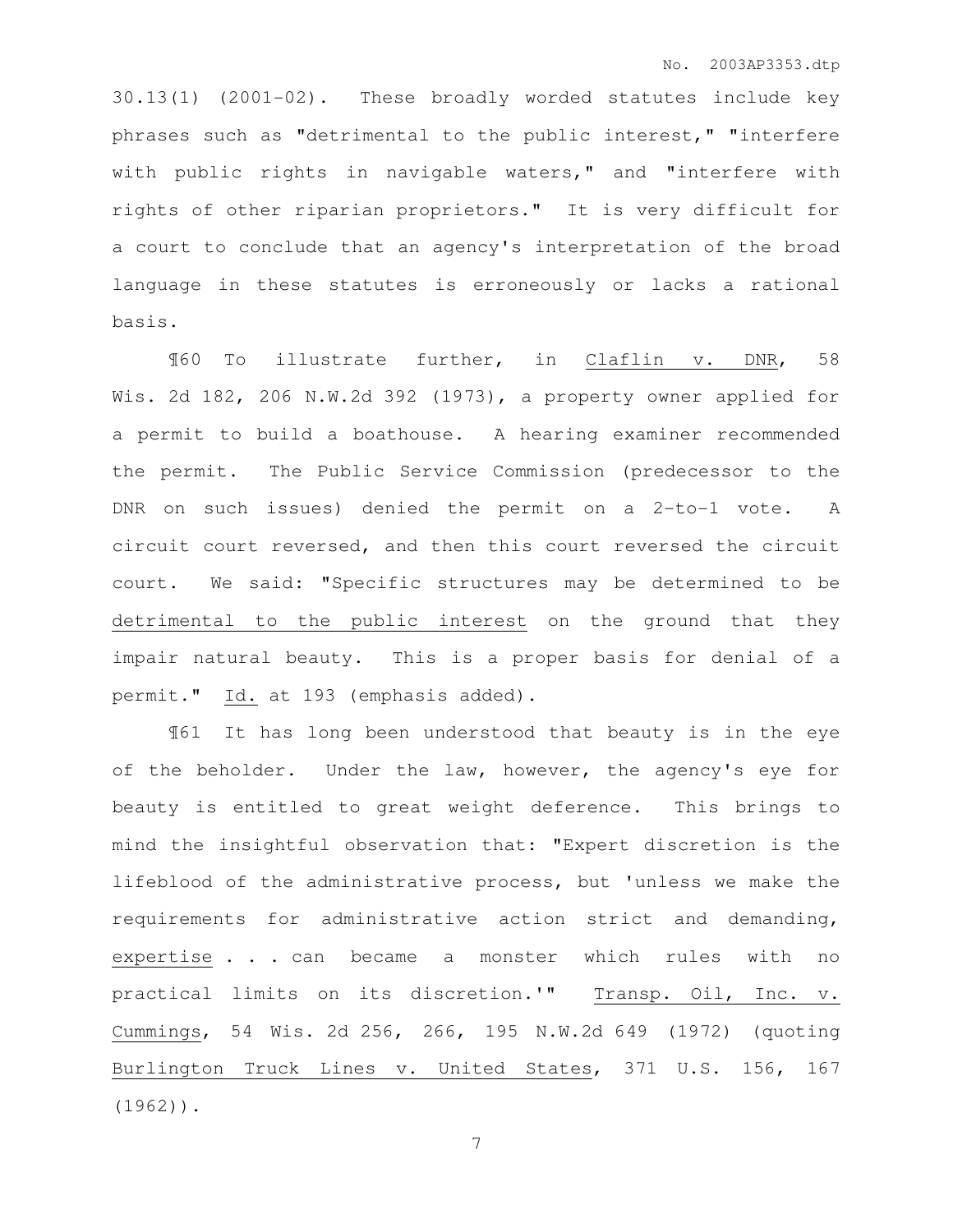¶62 Fourth, courts defer to an agency's decision in large part because of the presumed experience and expertise of the agency. This does not resolve the problem of "agencies" in conflict with each other. In this case, the "agency" entitled to great weight deference is deemed to be the Department of Natural Resources, not because the DNR actually made the decision at issue, but because the DNR automatically adopted the decision of the ALJ when it did not seek judicial review. See Wis. Admin. Code § NR 2.155(1) (Sept., 2004). The plain truth is, however, that when a rule turns an agency's inaction into the agency's "final decision," the affected litigant may never know whether the agency actually employed its expertise or not. The agency certainly could have agonized over the decision not to seek judicial review, but it could also have ignored the ALJ's decision or simply missed a filing deadline.

¶63 Great weight deference is given to the agency's decision, even though the decision may be sharply at odds with the position the agency took before the ALJ. In this matter the DNR's position was given no deference by the ALJ at the abatement hearing. Moreover, if the DNR had decided to seek judicial review, it is not clear which "agency"——the DNR or the Division of Hearings and Appeals (DHA)——would have been given deference, or whether any agency would have been given deference. If the DNR and the ALJ in the DHA had disagreed about the proper interpretation of the law, there would be little reason to believe that either interpretation would provide uniformity and consistency in the application of the statute—a prerequisite to great weight deference.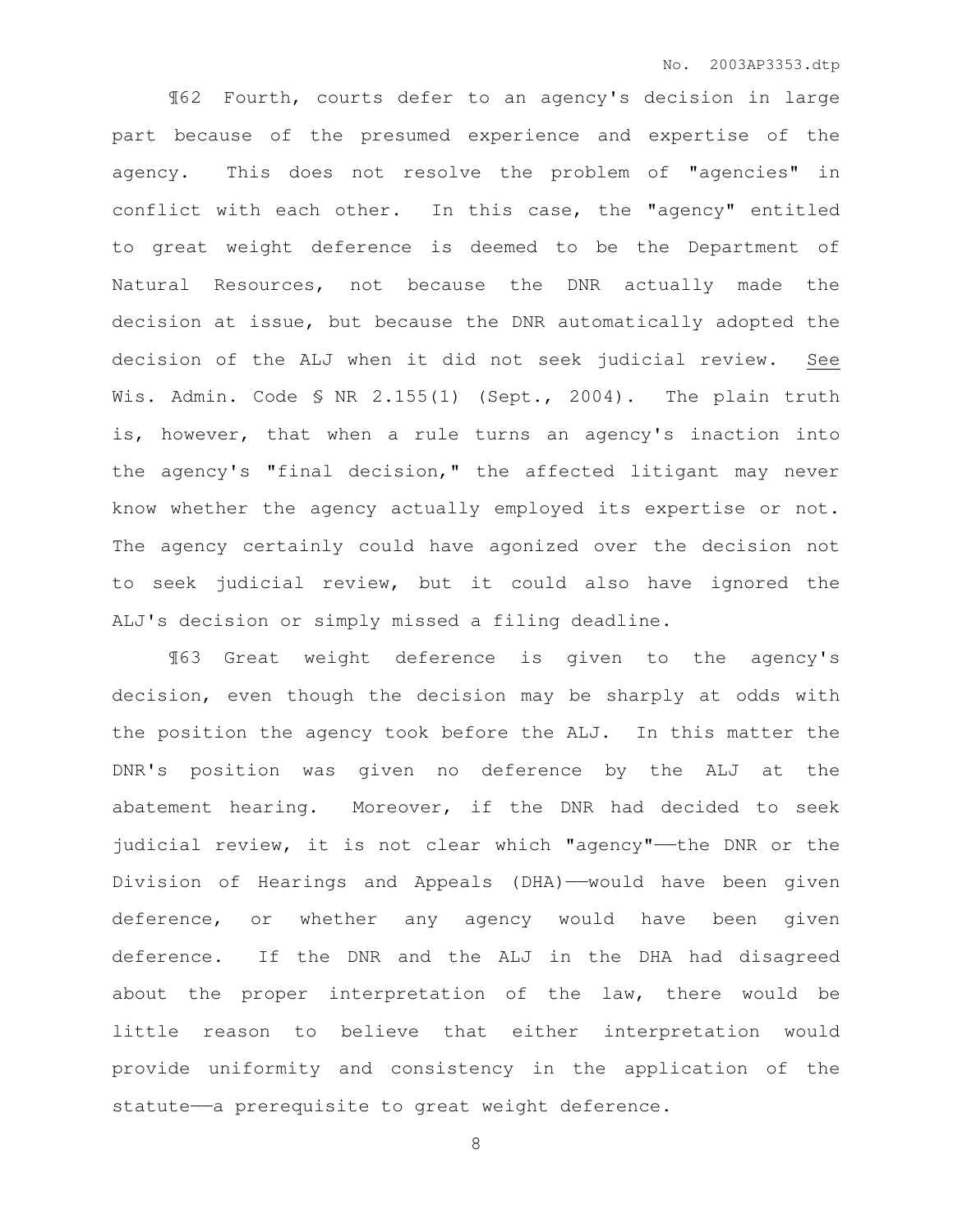¶64 Fifth, uniformity and consistency may not be achievable. Compare the following cases:

1. Hilton v. DNR. In the present case, the Green Lake riparian lot has 77 feet of shoreline and is owned by 38 landowners who have built and maintained a pier on the riparian lot. Currently, the pier is 249 feet long, 3 feet wide, and contains 22 boat slips. The DNR brought an action to reduce the size of the pier. After an abatement hearing, the ALJ ordered that the pier be reduced in size to 226 feet with no more than 11 slips. At one point, the DNR was advocating only 6 slips.

2. Sea View Estates Beach Club v. DNR. In Sea View, the riparian lot had 60 feet of shoreline with a 215-foot pier with 23 boat slips. Sea View, 223 Wis. 2d at 144, 161. At a permit hearing, the DNR recommended a 190-foot pier with 24 boat slips. Id. at 144. The ALJ concluded the riparian landowners should be issued a permit authorizing a 110-foot pier with 12 boat slips. Id. at 145. The DNR adopted the ALJ's decision. Id.

3. Borsellino v. DNR. In Borsellino the riparian lot had 12 feet of shoreline with a 78-foot pier. Borsellino, 2000 WI App 27, ¶2, 232 Wis. 2d 430, 606 N.W.2d 255. Borsellino challenged the pier as an unreasonable use of the lot. Id., ¶3. An ALJ decided the pier exceeded reasonable use for the lot and ordered it removed. Id. The landowners of the 12-foot lot applied for a permit for a 96-footlong pier, generally 6 feet wide, with an 8.5-foot wide boatlift attached. Id. The ALJ granted the permit and the DNR adopted the ALJ's decision. Id., ¶4.

4. Sterlingworth Condo. Ass'n, Inc. v. DNR. Sterlingworth owned a riparian lot with 331 feet of lakeshore on Mill Lake and 429 feet on Sterlingworth Bay. Sterlingworth, 205 Wis. 2d at 718. Sterlingworth sought a permit for a pier along each section of shoreline with a total number of 34 boat slips (15 slips on Mill Lake and 19 slips on Sterlingworth Bay). Id. The DNR issued a permit for 25 boat slips. Id. at 719 n.1. Sterlingworth petitioned for administrative review and the ALJ upheld the DNR's determination that 25 boat slips were appropriate. Id. at 719.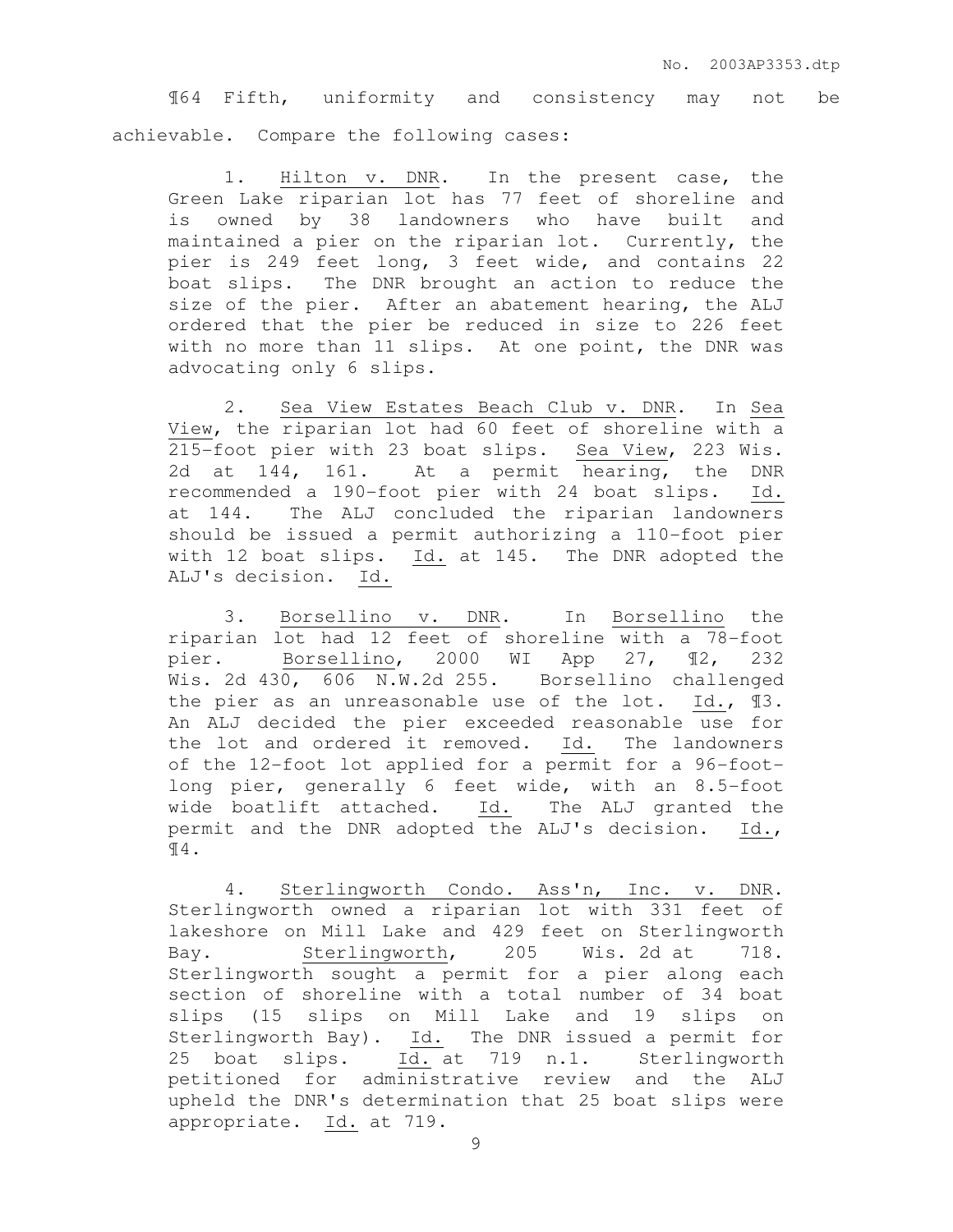No. 2003AP3353.dtp

5. Nagawicka Bay Sailing Club Owners Ass'n, Inc. v. DNR. The Nagawicka Bay Sailing Club Owners Association owned a riparian lot with 56 feet of shoreline and a pier 3.5 feet wide, consisting of two "Ts" of approximately 33 feet in width. Nagawicka Bay Sailing Club Owners Ass'n, Inc., No. 1996AP2805, unpublished slip op. at 570 (Wis. Ct. App. Sept. 10, 1997). The pier was designed to accommodate eight boats. The DNR filed an action to have the pier removed. The ALJ concluded the Nagawicka Bay Sailing Club Owners Association could build a pier 44 feet long provided it had no more than one "T" which did not exceed 33 feet in width.

¶65 The seamless "consistency" in these cases is not selfevident. Moreover, the statutory law can change over time,  $4$  and the ability of local governments to adopt their own ordinances under Wis. Stat. § 30.13(2),<sup>5</sup> or, conversely, not adopt any ordinance, almost assures that the regulation of "wharves, piers and swimming rafts" will not be uniform.<sup>6</sup>

¶66 Finally, the agency has been given enormous latitude in finding facts. Finding facts involves more than determining the existence of A, B, and C. Finding facts involves the

 $\overline{a}$ 

 $4$  The majority opinion,  $122$ , quotes from Wis. Stat. § 30.12(1g)(f) (2003-04). However, subsection (1g) was not adopted by the legislature until 2004, after both the ALJ and the circuit court had rendered their decisions. See 2003 Wis. Act 118, § 22 (effective Feb. 6, 2004).

 $5$  The "agency"—whatever it is—will be given great weight deference when it answers the legal question whether the local ordinance is "not inconsistent with" § 30.13.

<sup>6</sup> Petitioner effectively demonstrates inconsistencies between the ALJ's decision in this case and the decision in Sterlingworth Condominium Association, Inc. v. DNR, 205 Wis. 2d 710, 556 N.W.2d 791 (Ct. App. 1996) (history of existing structure), and Sea View Estates Beach Club, Inc. v. DNR, 223 Wis. 2d 138, 588 N.W.2d 667 (Ct. App. 1998) (number of boats moored at pier at the time of adoption of local pyramiding ordinance).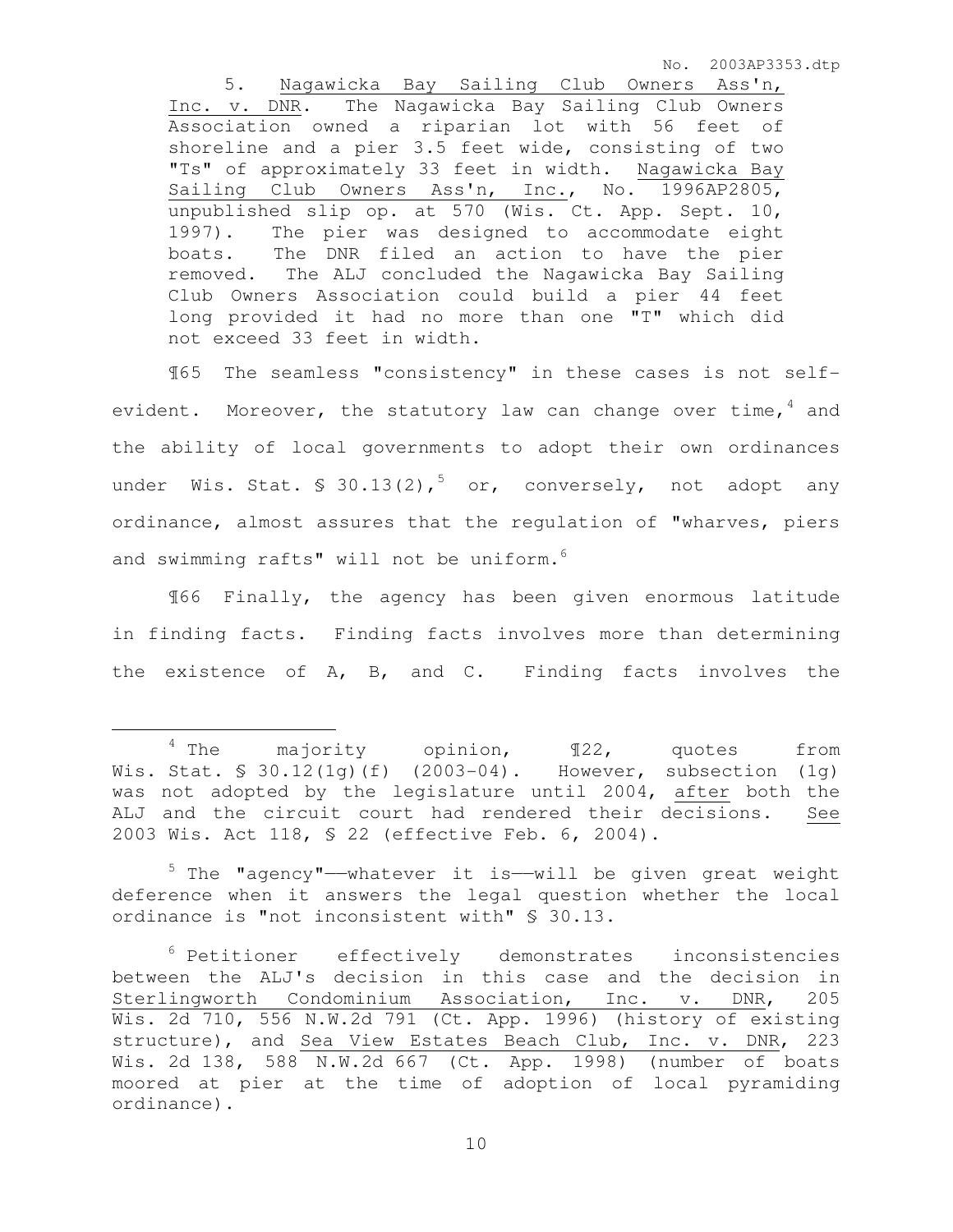authority to select Fact B for emphasis, and deemphasize Fact C as unimportant. In this case, the majority joins the "agency" in emphasizing the value of wild celery over the importance of a longstanding pier that has not had as few as 11 boat slips since 1976.

¶67 From time to time courts can overstep their bounds, but when they are at their best, courts serve as the great protector of people's rights to life, liberty, and property. The legislature and the courts have worked in tandem to dilute the role of the courts in protecting substantial rights and interests in agency cases. Property rights become tenuous when they are subject to largely unreviewable ad hoc decision-making— —even by well-qualified, dedicated administrative officials.

¶68 I respectfully concur with the hope that this commentary will help to generate discussion of current law.

¶69 I am authorized to state that Justices JON P. WILCOX and PATIENCE DRAKE ROGGENSACK join this opinion.